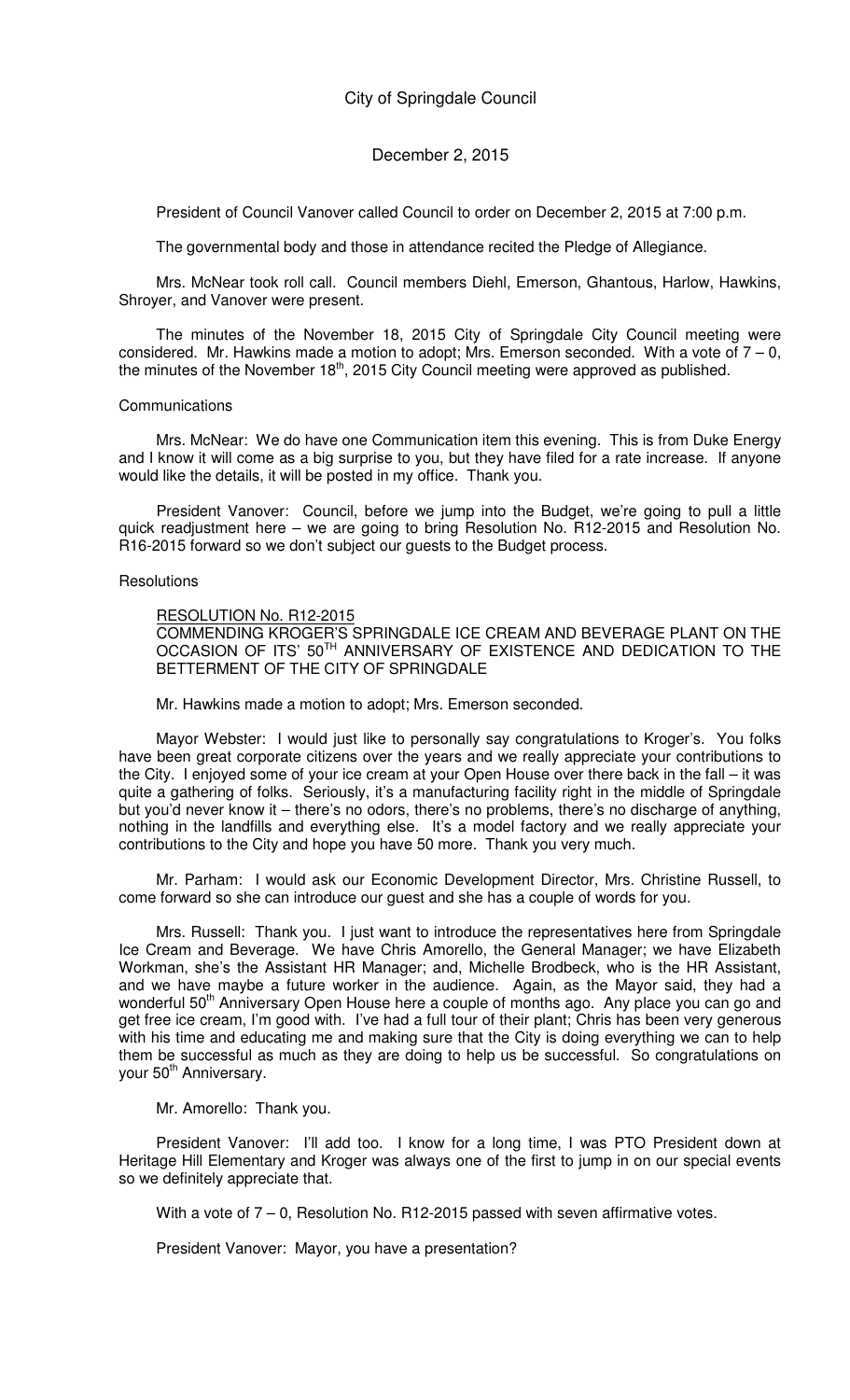Mayor: On behalf of Springdale, I present this Resolution, recently adopted. (Applause).

## RESOLUTION No. R16-2015

COMMENDING MR. JAMES SQUIRES FOR HIS DEDICATION AND SERVICE TO THE CITY OF SPRINGDALE

Mr. Diehl made a motion to adopt; Mrs. Emerson seconded.

Mayor Webster: You know, it's a bittersweet evening here as we bid Mr. Squires adieu from his Councilmatic duties but we certainly looking forward to him serving, later on in the evening, you will see where I have appointed him as a member of the Board of Health. I guess we won't have that on until December  $16<sup>th</sup>$ , but anyway, Jim has agreed to continue serving on the Board of Health as a Board Member and so I'll ask for his confirmation on the 16<sup>th</sup>. Just looking over all of Jim's assignments here, Jim always did a great job, always showed up on time, well-prepared for the meeting. It was just like Jim performed at the Committee meetings just like I'm sure he asked his students to do – be on time, do their homework, and so forth, and Jim always did that. As far as being the liaison to the Board of Health, over the twenty years I've been Mayor and Chairman of the Board of Health, I probably had a half a dozen different Council members who have served in that capacity, and, no offense to anyone else here, Jim was probably the most outstanding member that we've had there. He always came prepared, and, as you know, always gave a very detailed report here and I've had people in the audience say if there's one report they look forward to, it's always Mr. Squire's Board of Health report. So Jim, great job. We will miss you and good luck on all of your future endeavors and we look forward to having you back on the Board of Health as a Member. Thank you. And Margaret, thank you too, for sharing him with us over these 16 years.

Mr. Diehl: Jim, I want to take this opportunity to thank you. You have been an inspiration to me all of these years. What most of these people don't know is if it weren't for you, I wouldn't be sitting here because one day you knocked on my door and asked if I'd be interested on serving on the Planning Commission and that got me started so I thank you once again and we are going to miss you. Thanks.

President Vanover: Well Jim, I'll echo a lot of the sentiments. Hats off; it's been a pleasure serving with you and at times, sitting right next door. You can't say more - you were just a consummate Council person; you were prepped and ready and you always a bit of a wit and humor that we enjoyed too. Again, thank you. I know we'll see you around so it's not like we're completely losing sight of you but good job. Thanks, Jim.

With a vote of  $7 - 0$ , the motion was passed with seven affirmative votes.

Mayor Webster: Kathy, do we have a bound copy for Jim or are we going to have to get that to him?

Mrs. McNear: We're going to have to get that to him.

Mayor Webster: Jim, we'll get you a bound copy of that Resolution.

President Vanover: We'll put that in your Christmas stocking.

Mr. Squires: My goodness, and it was unanimous – you couldn't ask for anything better than that. Tom, I don't know how you did it, but you almost made a gender mistake here, because, except for Carolyn, you got all of the ladies on one side. Sixteen years has been nothing but a pleasure. Just off the top of my head, whatever hair is there, I was trying to think what are the highlights that I had in these 16 years. There are a lot of them but I think, if I had to pick one, I would have to say it was being on the team that developed downtown Springdale. Those were the days when we had the money to do it, when we bought all of that land and banked it and banked more with the idea that we were going to sell it to a developer. And thank goodness that, and there was some opposition to this, some Council members didn't want to go eminent domain and I did not want to do that and I don't want you to think that I had any type of feelings of what the Supreme Court was going to do later.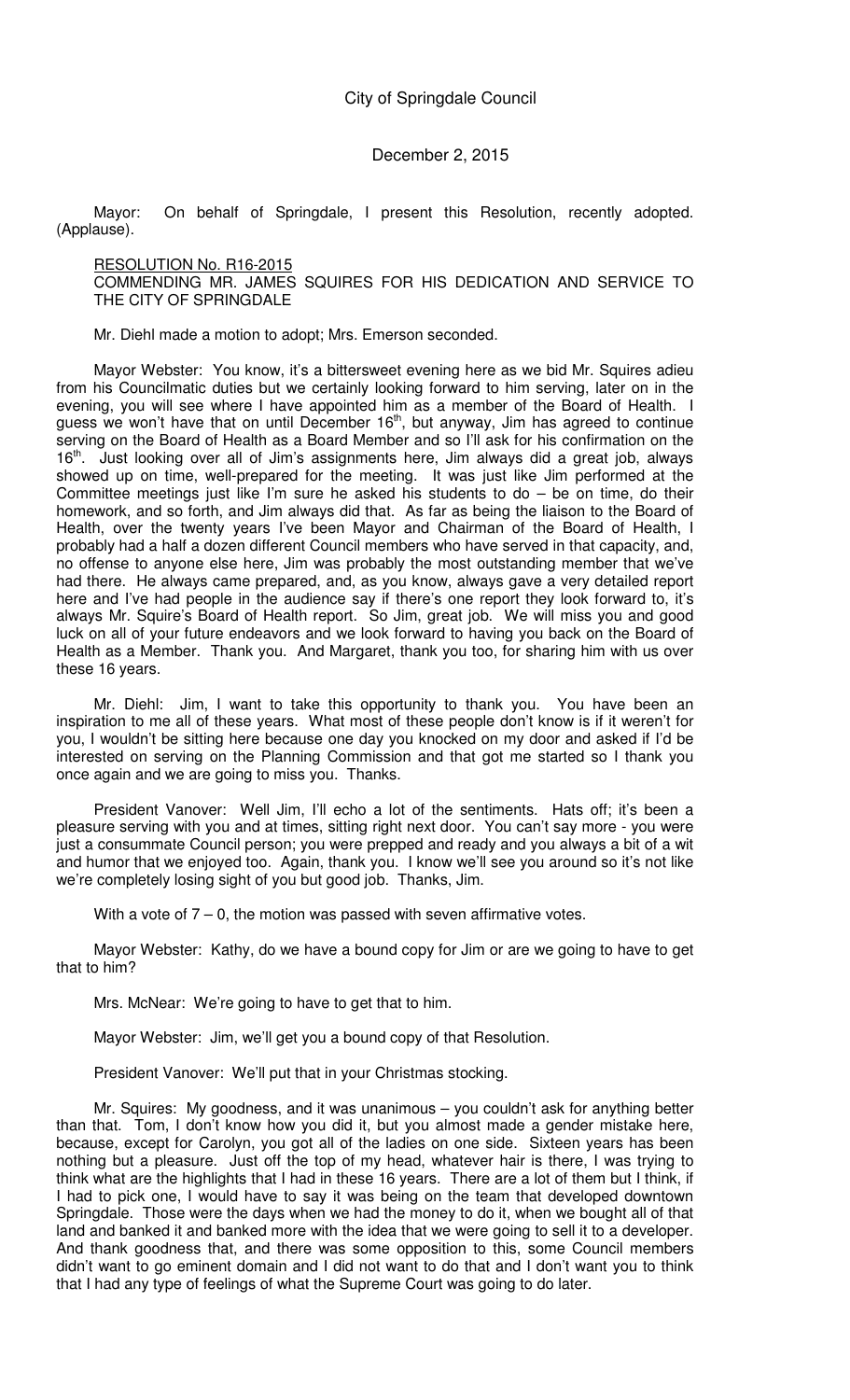### December 2, 2015

Mr. Squires (continued): I didn't, but I just did not want to go eminent domain; I wanted the owners to get a fair price for their land and go from there. A lot of things have happened, that, if you just stop and think, we now have United Dairy Farmers there, where what we had there before was a filling station. Across the street from that, we had an old car garage, so to speak – it was a mess. And then across from that, we had one of those precision tune-up things, where White Castle now stands. Then the major part of it, of course, where the Springdale Cleaners used to be, and we went through a lot with them, to get that, as you well remember, and they did some things to the land that we weren't real happy with and it cost us some money to clean that up. In retrospect, I well remember, the Metropolitan Housing Authority wanted to buy the hotel and we said no. In a way, now I wish we had sold it. We had big plans for Pictoria Island and, at that time, it was going very well and things just didn't happen there the way we wanted it to happen but we did build Walden Grove down there and all the way from Sharon Road to the Veteran's Memorial, I've had just numerous people that have told me personally how well Springdale looks, particularly this time of year, with all of the lights that they put on there and the corridor, as we call it, is really something to behold and it's something that I'm personally very proud of that I served on the team to do that. Those of you were here at that time, it was a pleasure working with all of you for that. That's my highlight. There were other things, developing new stores, opening new businesses – those were very fortunate things too, but that is number one, was the development of downtown Springdale. I was happy to serve on the team, Mr. Mayor, with you and the Administration. I think Cecil Osborn was there at that time but it's there and I look at it with a great deal of pride. Margaret and I sometimes drive over the city and I look at this and think did I really do this? It's been worth it and it's a good Council here, Carolyn – you're in good hands and you're going to be a wonderful member here and Dan, your experience with the City of Springdale and the Fire Department is going to just add to your experience here. The people of Springdale are just very fortunate to have this. Within the Administration, the money that we had in 2008 versus the money we have now, is considerably less and yet, we are still able to offer our citizens the same services that we were offered back then and that's a credit to all of you and it was a pleasure serving with you; it really was. I don't have the words to adequately describe it but it was there and I was very proud to do it and I wish that every citizen would have that same opportunity – they would appreciate this government much more than perhaps they do appreciate government. The best government you can have is the one closest to you and this in Springdale we have. Hopefully we're able to keep it that way. There are some thing happening that's got a lot of us concerned but we just hope that we can keep it this way and with your leadership, all of you, it will happen. And I'm not going away so I will see you all from time to time. I love the parties after the meetings; I don't intend to give those up, so thank you for everything. You've meant a lot to me; you really have. I can look at each one of you and smile about it because you're all my friends. Thank you so much; I really appreciate it. (Applause)

President Vanover: I guess at this time then we'll go back on task of the Agenda – we've got the Presentation of the 2016 Budget. At this point, we'll turn in over to Mr. Diehl and the Finance Committee. Enlighten us.

#### Presentation of the 2016 Budget

Mr. Diehl: Tonight we're going to review the 2016 Budget. We will do this in two parts – the first part will be a brief summary by Mr. Parham; we'll cover about 8 – 9 pages of the Budget and then we will go back and we will cover each item by each Department. This can be described as a very lean and very mean budget. At this point, I will ask Mr. Parham to give his summary.

Mr. Parham: Thank you, Mr. Diehl. Council, as Mr. Diehl pointed out, and I shared with the Finance Committee, it is a rather lean document. When I speak about being lean, there are a number of situations, as we (staff) start going through the beginning of the 2016 budget process, where we begin to reduce a number of line items. As you have had a chance to review the different Departments, you will see, in some instances, things are much lower than they were in the previous year. They are much lower than they were, in some cases, back a couple of years ago. We have had to reduce a number of items in order to try to achieve what we have always sought after, was a Year-end balance of about \$1.4 Million or \$1.5 Million. During the first goround, we were not able to achieve it. In fact, we ended up, in this document, just about \$67,000 short of the \$1.4 Million. As we look through the experience, what we see is the Revenues again present somewhat of a challenge for us, not to the degree that we experienced back in 2009 or 2010. At that point, we were watching our revenues decline at a rather rapid pace.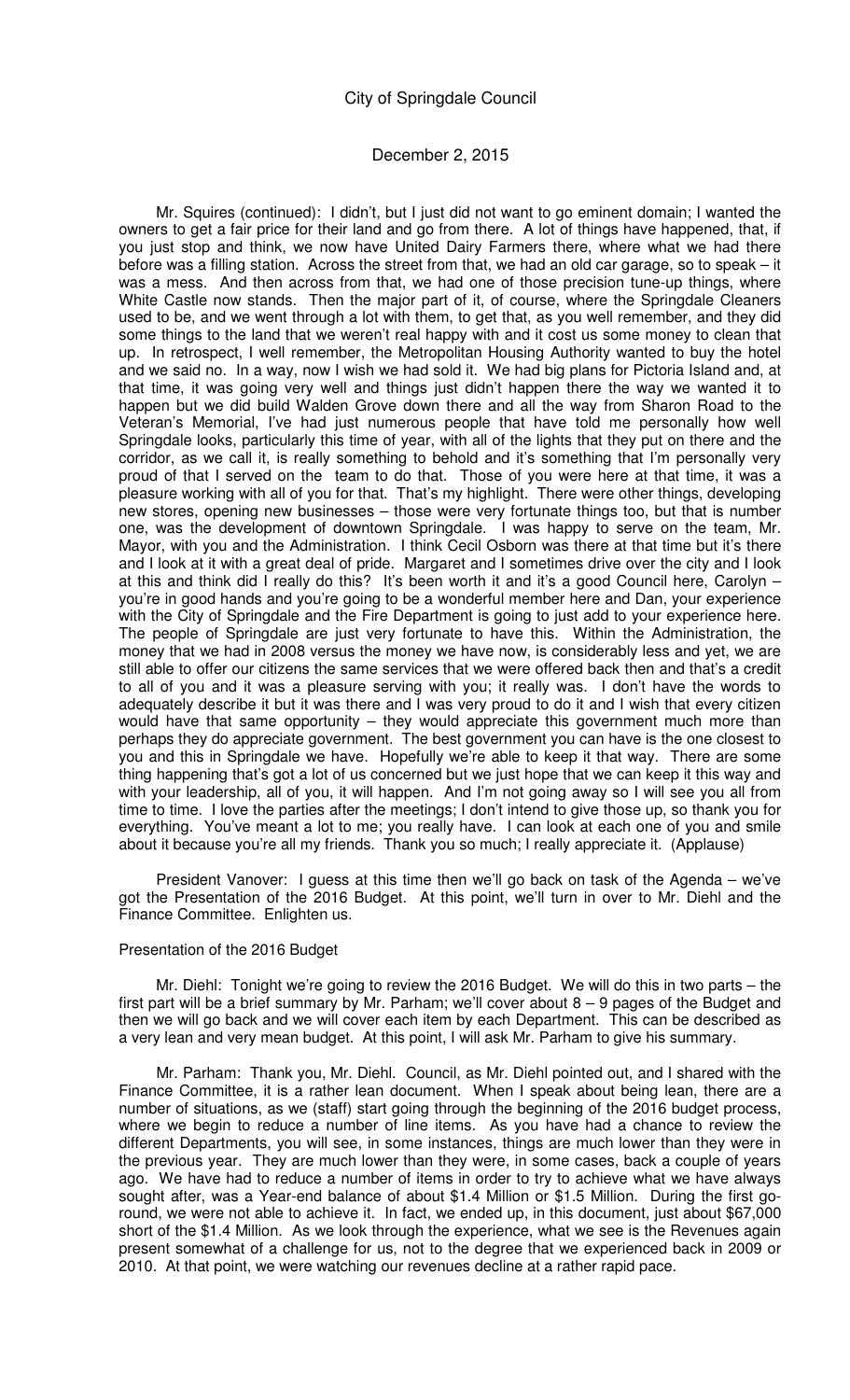### December 2, 2015

Mr. Parham (continued): Right now, what we see is that they are sort of steady and I say they are steady in that, over the last couple of years, we have noticed slight increases in the revenues, in particular in our Earnings Tax. Our Earnings Tax is our primary source of revenue for the City. But what has occurred over the last couple of years is that we have been very fortunate to have a number of the businesses in the community to make declarations, or make payments, which they did not necessarily owe. They would have a liability to the City of "X". Instead of paying simply "X", they paid "X" plus, and whenever they paid "X" plus, then, for the upcoming year, we were pretty much guaranteed not to receive the "plus"; more than likely, you did not even receive the "X". And so, that in itself, gave us a sense that our revenues were exceeding far in advance of what we thought they were. In actuality, we had a couple of situations that they, I think, in 2014, there was a company that located out of the community, but had a debt to the community and paid about \$300,000 that we were not expecting to receive. Then, in 2015, this year, we have had a couple of companies that have paid probably in the neighborhood of about \$600,000. I feel fairly certain that we are not going to receive the \$600,000 but if their liability is about \$300,000, we may not even receive the \$300,000 either.

Needless to say, we have some exciting things that are going on in the community. I think at our October  $21<sup>st</sup>$  Council meeting, we had two organizations that have committed they will be relocating their operations to Springdale. One of those being Process Plus and the other is Macy's. I think that as those two organizations relocate their operations in Springdale and they reach their full potential, this will boost our revenues tremendously. There are a number of other situations and opportunities that are being presented to us. You saw our Economic Development Director, Christine Russell, up here earlier in the meeting and she is doing an outstanding job of making contact with a number of companies. There are some things that are on the horizon that I think will be very exciting if they truly do come to fruition, and I think they will. I think that will assist us as we continue to climb and try to achieve where we were back in 2007 and 2008. Still on the revenue side, and something that I did not harp on here in the Budget document, there are still a couple of challenges that we face on the revenue side. One of those challenges is this will be our first year that we will live under the new Municipal Tax Code that was forced upon us by the State Legislature. As we have talked about in previous meetings, as we take a look at the situation right now, you cannot determine what type of financial impact that will have on us. The future and long-term possibility is not that exciting. It could create challenges for us, but we will continue to move forward and see how that works itself out. In addition, the next item is the State Legislature continues to reduce the Local Government Fund as a part of their 2015 Biannual Budget. This time, we project we are going to receive probably about a \$40,000 reduction in our State and Local Government Funds between 2014 and 2016. What they have done, in this case, is that they have taken the dollars away from municipalities and they have given them to townships and to villages of 1,000 populations and less. I am not exactly sure why but that was the decision that was made in Columbus. Then the third item I guess is the one I talked about initially and that is the unexpected declarations. You know, it is exciting when we receive the dollars because it helps us during that period, but then when we come to the following year, when you know you are not going to receive those dollars again, that is when the bite hits you. It is sort of like, if you remember the last two years, we had a large amount of reimbursements, where we received reimbursements from the Bureau of Worker's Compensation, very large refunds and we did not get that this year. So if you look at that particular line item in the revenues, you will see a reduction.

At the same time, the expenditures in the organization, I have to give a lot of credit to the Department Directors and their employees. They have done an outstanding job of keeping our expenses down. We see very small increases in our expenses even in spite of Council granting the employees a 2% cost-of-living wage increase. The increase in the City's expenditures from 2014 to 2015 is about 4%. The personnel-related items are to our expenses what our Earnings Tax is to our revenues. It is the largest expenditure that we have in the organizations. Where our Earnings Tax is about 82% of the revenues, the personnelrelated expenses are about 75-76% of our expenditures.

We have had quite a bit of turn-over the last couple of years due to retirements primarily. At the same time, we have had a number of our employees who have left our organization. The year of 2016 is one of the first times in at least three years that we have looked at bringing on a new employee.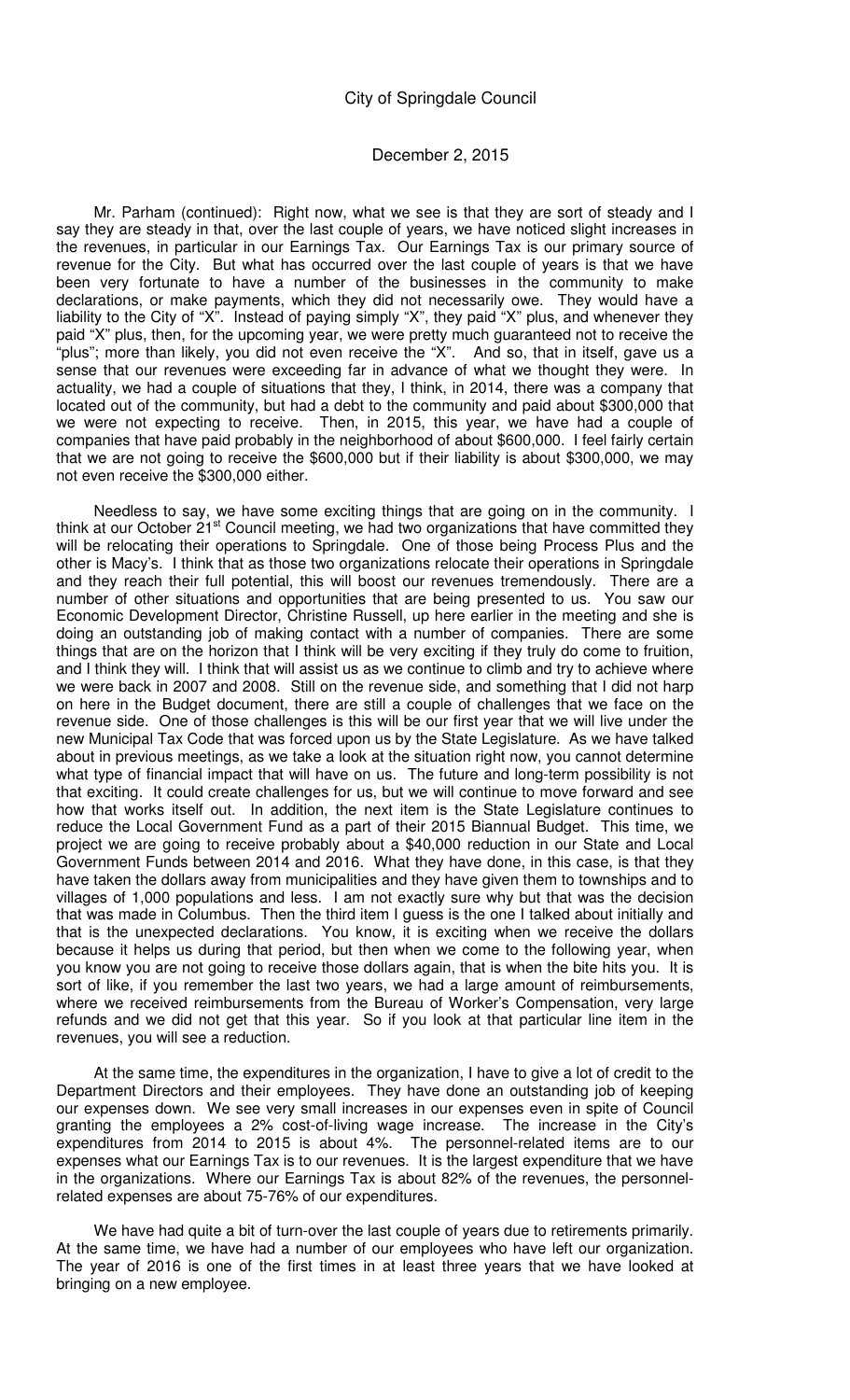Mr. Parham (continued): In most cases, we have been replacing employees who have either retired or left our organization, but we have not added new positions. The only reason we are adding this new position now is because we know we have a police officer that is mandated by the State of Ohio Retirement System to retire in February 2017.

In order to have a new officer prepared for the road generally takes about nine to ten months. This is true especially if you have to send them to the academy for training. Therefore, in order to have the new officer going through training and the process where he rides with a senior officer, and learns the way that Springdale does it, we have decided to bring that person on earlier in the process and have them road-ready so they can be out on the road on their own by the time the February 2017 timeframe hits. At that time we do not project adding a new employee to replace the senior officer.

Capital Improvements – we have discussed how we have to unfortunately delay the replacement of machinery, equipment, in some cases, vehicles. We have done some unique things I would say over the last five years, with the financing of the large equipment, the street sweeper, the ambulance, and two new dump trucks, but we still have a lot of aging equipment. When I went through the budget process, the first submittal by the Department Directors, there were a lot of capital items that I had to eliminate from this process. Unfortunately, they are items we will continue to delay their replacement. I think that one of the statements that I have made here and in the document and I know I made at the Finance Committee meeting, I feel fairly certain, that at some point in time, in 2016, we are going to replace, or we are going to have to make a purchase of a piece of capital equipment that is not necessarily called for in the Budget. It is just a fact of life for us right now.

As far as Capital Projects, in this Budget, there is no Annual Street Improvement Program. We did have one this year, in 2015; however, unfortunately, the traditional part of the program did not get underway. It is scheduled to get underway in early 2016. The other phase, because, if you recall, we did something a little different this year, the other phase I think has worked out pretty well, where staff anticipated expenditures of about \$97,000. It came in about \$98,000. So I think they did an excellent job of identifying projects as well as potential contractors to perform the work. We do have, and we were very fortunate to receive funding for the State Route 4 Southbound Lane Addition Project, 80% funding in that particular case. That project is scheduled to get underway, I believe, in 2017, unfortunately. It is a project that is going to be overseen by the State of Ohio. Unfortunately, we did not receive the funding, or it does not appear that we are going to receive the funding for the Jake Sweeney Place Project that we used to have combined with Boggs Lane. Boggs Lane turned out very well for us. I think the engineer's estimate was about \$213,000. The bids came in at about \$197,000, I believe. The project actually finished at about \$183,000. If you recall, \$100,000 of that is going to be reimbursed to us from the House Bill 51 funding. So the City's share, for construction, will be about \$83,000 for that project. At the same time, there were a number of drive aprons that we improved over in the area of Boggs and a couple of property owners are going to reimburse us for that work to assist them with improving their drive aprons.

The Community Center Debt Fund, as we continue to celebrate that in 2017, December 1<sup>st</sup>, we will have paid the entire debt off. We have a payment that is due this year, in 2015 and then one in 2016. After the payment in 2016, we will only owe about \$300,000 plus the interest. There are some opportunities being presented to the City in the economic development area; one such opportunity being the Avon property. I think we pointed out the investments the current owners, the Highland Group, have made in that property. It has made it a very hot piece of property for this region. There are a number of organizations that are looking at relocating their operations there. Macy's, as we have talked about, will be locating their operations in about 110,000 s.f. of space. Then we have the GEEAA property, the property has gone through our process, before Planning Commission, before Council. It has a Planned Unit Development (PUD) that has been approved for a certain development on the property. There have been a couple of twists and turns but I think even with these most recent changes, I still feel fairly confident that something will happen on that property within the next two years. I think that has a tremendous opportunity to impact our organization and the community in a very positive way. I think the Planning Commission did an excellent job of putting in some parameters to try to protect the interests of the property owners to the east, in Heritage Hill, as well as trying to provide some buffering and screening for the residents that are engulfed within that property at the condominiums.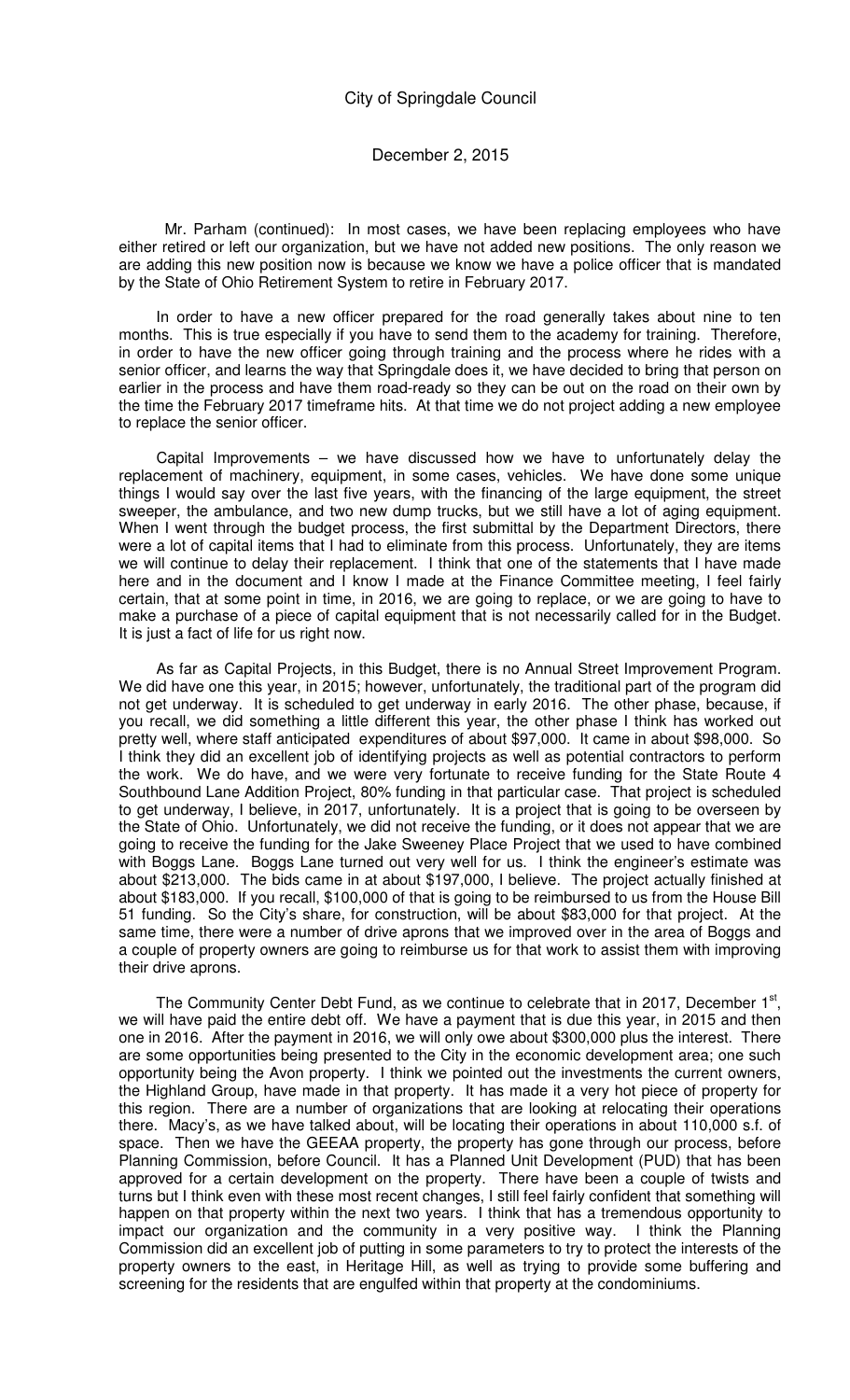## December 2, 2015

Mr. Parham (continued): We all had to face the fact that something was going to happen at that property and I think where we ended up is probably one of the best opportunities of other potentials that could have occurred there. I think, as it began to shake itself out, if you will, I think we will be pretty satisfied with the outcome of that particular development. With that, I think I am going to try to keep it a little short. I am willing to answer any questions that you may have.

Mr. Diehl: Any lights? (No.) Thank you, Mr. Parham; we appreciate the Reader's Digest version. We're going to go through the Budget, Department by Department. When we get to the Finance number part, if you have questions on the Budget and so forth, I encourage you to look on the left-hand side of the Budget format; most of your questions will be answered. If not, just speak up. Let me know if there are any questions or concerns.

Police Department – no questions/concerns

Fire Department – no questions/concerns

Health Department – no questions/concerns

Parks and Recreation Department - no questions/concerns

Building Department

Mr. Diehl: The Building Department also includes the Board of Zoning Appeals and the Planning Commission. – no questions/concerns

Public Works - no questions/concerns

Administration

Mayor Webster: Derrick's head is getting bigger and bigger, with no questions here. He thinks he's produced a perfect document. Somebody's got to have a question.

Mrs. McNear: That's because we grilled him at the Finance Committee meeting already, for hours.

Mr. Diehl: You know, for those of us who look at financial numbers on a daily basis, like Mrs. McNear, that used to be one of my duties - looking at this Budget with all of the footnotes, it's just a pleasure because all of your questions are answered for you.

Economic Development - no questions/concerns

Finance Department - no questions/concerns

Legislative - no questions/concerns

Mrs. McNear: Just a comment about the Newsletter. Every year, I call up to the City to say are they picking up the trash on Thanksgiving Day? So I did send a note saying hey, can we add that to the schedule, because we have the pickup dates for Christmas and New Year's, but it's not listed for Thanksgiving. So just a point for the Newsletter that comes out in November.

Mr. Parham: Are you suggesting that it changes during Thanksgiving?

Mrs. McNear: No, not that it changes – just that we put it in the Newsletter.

Mr. Parham: For Thanksgiving?

Mrs. McNear: That we put the waste pickup in the Newsletter.

Mr. Diehl: Okay. We are up to Other Commission and Budget, page 69. – no questions/concerns.

Tax Department Budget - no questions/concerns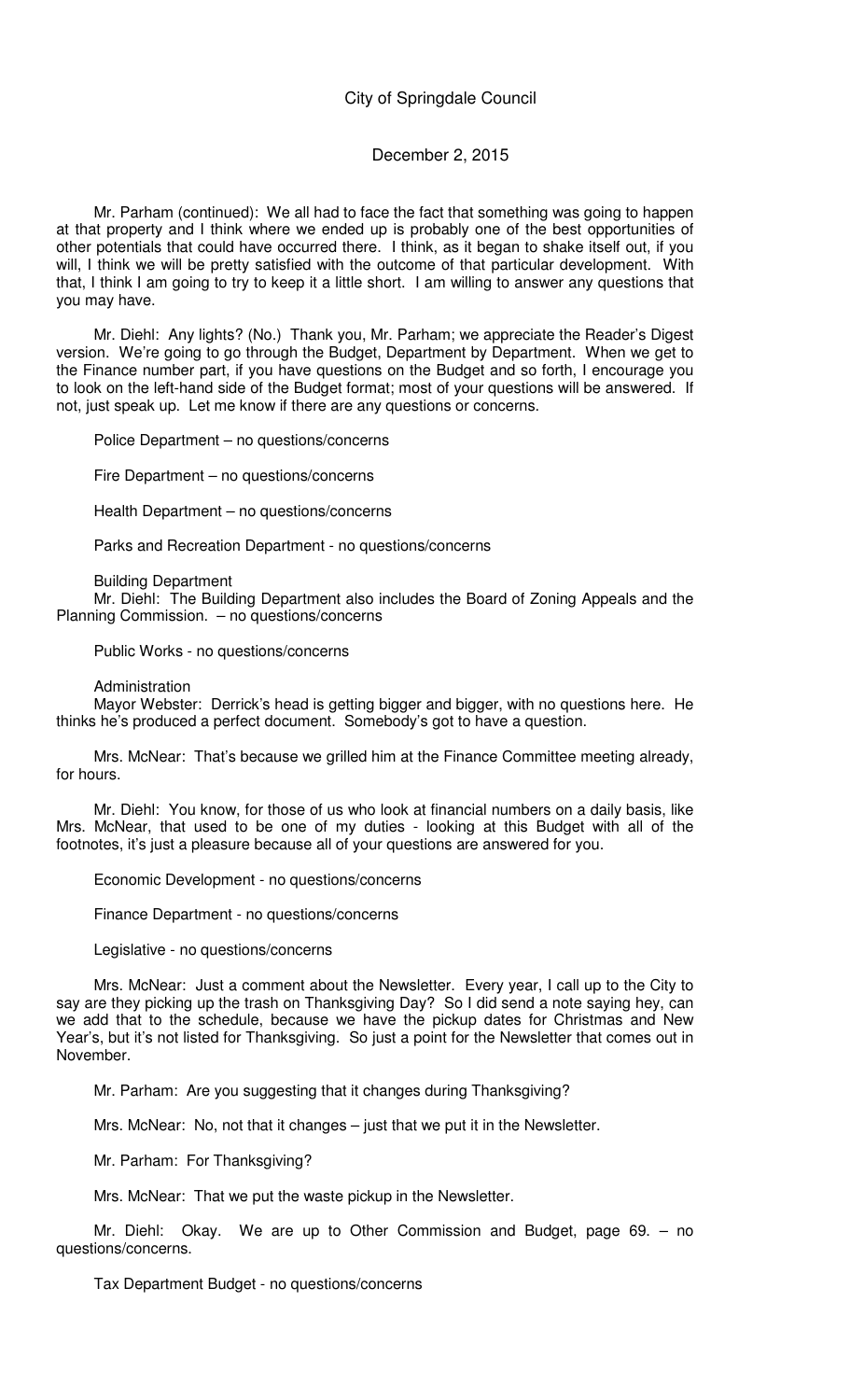## December 2, 2015

General Administration Budget - no questions/concerns Adult Sports Fund - no questions/concerns State Highway Improvement Fund – no questions/concerns Grants Fund Budget - no questions/concerns Drug and Law Enforcement Funds - no questions/concerns Law Enforcement Fund - no questions/concerns DUI Fund Budget - no questions/concerns Law Enforcement Training Fund - no questions/concerns Insurance Trust Fund - no questions/concerns Health Insurance Trust Fund - no questions/concerns Housing Rehab Fund - no questions/concerns Capital Improvement Fund - no questions/concerns Recycling Fund - no questions/concerns Vehicle Fund, page 163 is where we are now - no questions/concerns Tri-County Mall TIF Fund – no questions/concerns Parks & Urban Forestry Fund - no questions/concerns Northwest Business Center TIFF Fund - no questions/concerns Unclaimed Money Funds - no questions/concerns

OBBS Assessment Funds - no questions/concerns

Community Center Debt Fund - no questions/concerns

And that brings us to the end of the expense section. On the revenue side, does anybody have any questions? Apparently, Mr. Parham, you must have done an outstanding job and I would like to thank you on behalf of Council for all of your efforts and especially the Department Directors that assisted you, not to mention the most important one, Stephanie.

Mr. Parham: Thank you, Mr. Diehl. I truly do believe that this document is not just simply my work. I think, and I know, that our employees put forth a lot of effort. The Department Directors receive their instructions in September. They immediately start working on the process and I have multiple meetings with them. You know, we have two new Department Directors this year and we have Christine, who has been with us for a little over a year, not two years yet but they all put forth the effort. The majority of them that have been here for a longer period of time understand the process, understand the challenges. We talk about it in our staff meetings. We try to make sure everybody is aware and is informed, because I just think it provides for a better work force, as long as we continue to communicate with them and share with them. When we share with them, they give back. We have always tried to make sure that, even as we have gone through the challenging times early on that the residents did not feel they were receiving less services. I do not believe that there has been a degradation of services to the residents. I thank them for their efforts; I thank you all for your leadership and giving us the opportunity and the funds to do the things that we do. Thank you.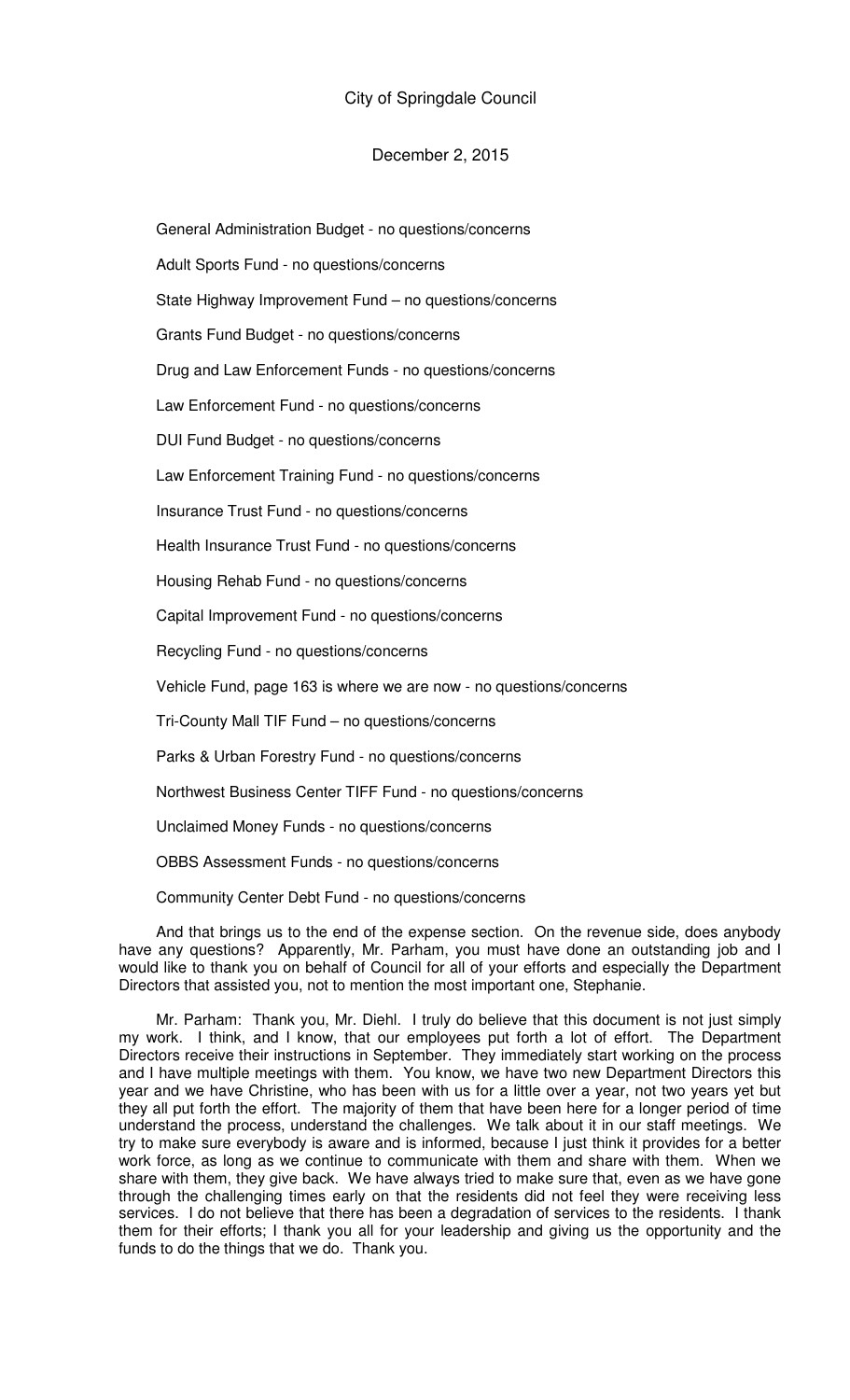## December 2, 2015

President Vanover: Just a quick – I notice on the revenues, we have the DUI Fund, 083, but on the revenue side, and I guess it's the game of semantics - they call it an OVI, I guess that's operating a vehicle impaired - is there any glitch that we're creating on that? I know it's linguistics but that just happened to catch my eye.

Mr. Parham: If you go to the DUI Fund, which I think is 083. It talks about that these revenues are received from fines and DUI convictions. That's how the revenue arrives in this particular fund. The OVI revenues that we have here are derived from when our officers work DUI traffic stops to assist another community they are working overtime. That community will reimburse us for our officer's time. Some their officers assist us as well. That is the OVI revenue that you see in the revenue section. So they are two separate things.

President Vanover: Okay, very good. Any other questions?

Mr. Shroyer: I would just like to commend Mr. Parham. Having been a Department head and been through that process so many times, it was always impressive to me that you not only can put together a budget for the City, but in order to do that, you understand running a Fire Department; you understand running a Police Department. It's obvious when we talk about the numbers that you understand where they go and you understand that each department is unique and you have a handle on each department. The fact that there are no questions obviously is a tribute to you but it's not a surprise to me, having been through that process. I know the time and effort that you put into it. I appreciate your effort and I appreciate having been through this process with you.

Mr. Parham: Thank you, sir.

Communications from the Audience - None

Ordinances and Resolutions

### ORDINANCE No. 29-2015

AUTHORIZING THE MAYOR AND CLERK OF COUNCIL/FINANCE DIRECTOR TO ENTER INTO A CONTRACT WITH JUSTIN BARTLETT FOR PUBLIC DEFENDER SERVICES FOR THE CITY OF SPRINGDALE, OHIO, AND DECLARING AN **EMERGENCY** 

Mr. Hawkins made a motion to adopt; Mrs. Harlow seconded.

Mayor Webster: This is the final contract for our Legal Services associated with our Mayor's Court. You had previously approved the contract for our Magistrate and our Prosecutor. This is a new individual joining our legal staff down there. Mr. Bartlett is very, very familiar with our Court. He has represented several clients before the Magistrate. He's very familiar with the Magistrate and the people that run the Court. He speaks very fluent Spanish, which was very important to us and he represents a firm. I think there's eight attorneys in the firm, and so we can be assured that someone will always be there when they're needed so we're very excited about a new Public Defender so we'd appreciate your support for Mr. Bartlett. Thank you.

Mr. Hawkins: I will say that I see Mr. Bartlett on a regular basis in court, probably at least weekly. He does a fine job and I think we're fortunate to have him.

With a vote of  $7 - 0$ , Ordinance No. 29-2015 passed with seven affirmative votes.

### ORDINANCE No. 30-2015

AUTHORIZING THE TRADE-IN OF A 2000 FORD EXPEDITION (VIN# 1FMRU1666YLC14560) DECLARED TO BE SURPLUS PROPERTY AND DECLARING AN EMERGENCY

Mrs. Harlow made a motion to adopt; Mrs. Emerson seconded.

Mr. Parham: Council, briefly here, unfortunately, this particular vehicle, it was the vehicle used by our Fire Captains – typically, when there is a fire or ambulance run call out, the Fire Captain goes out on that run in this vehicle.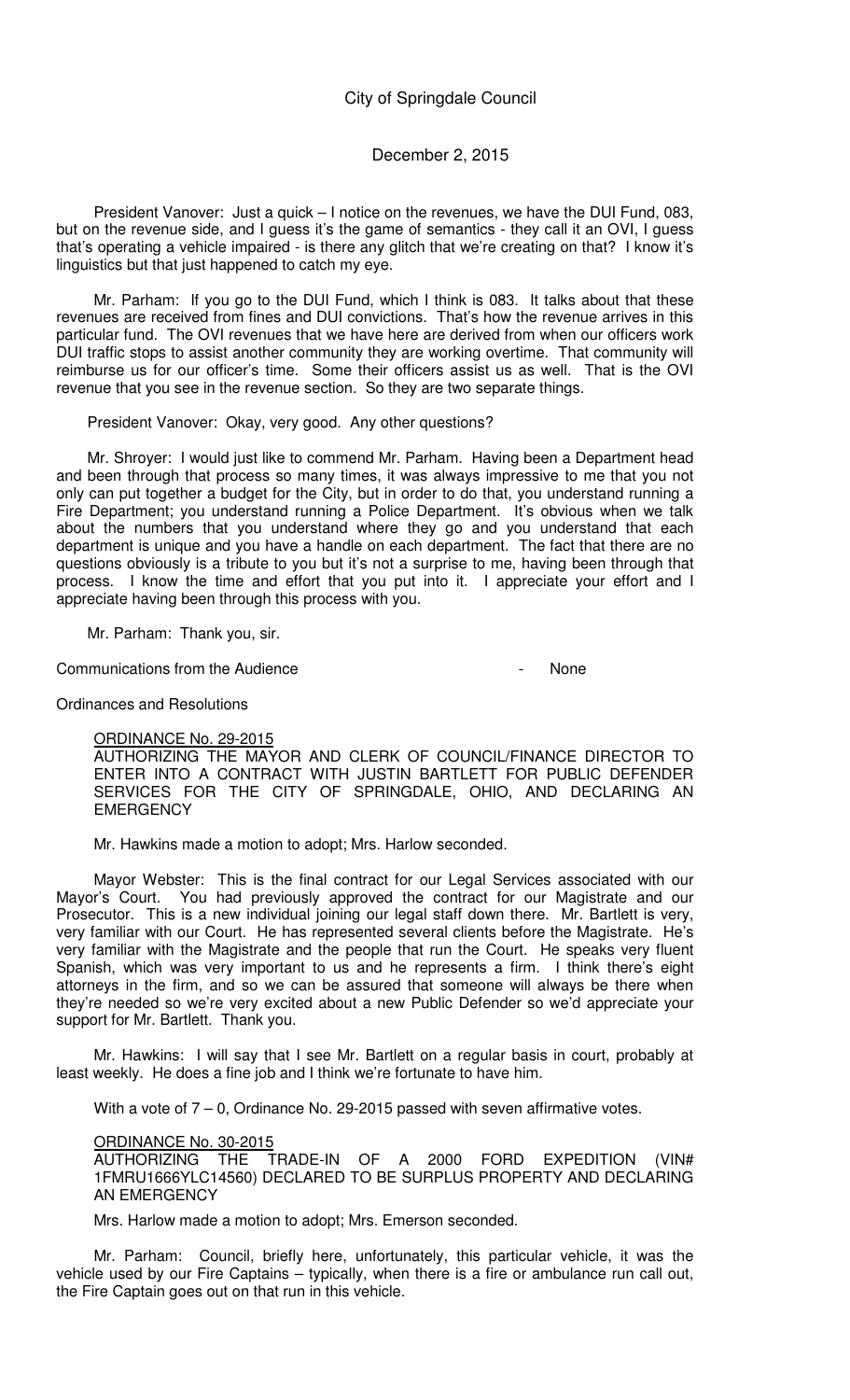## December 2, 2015

Mr. Parham (continued): I believe earlier this year, at some point, the vehicle had stopped working and it was deemed that it would cost us more to get it fixed than the value of the vehicle. The Chief and the Assistant Chief went on a hunt, if your will, for a new vehicle. We were able to identify a Ford Expedition off of the State Bid list for I believe, \$31,000 it is. The vehicle, if we were going to go and buy it from a dealer, it probably would be somewhere in the neighborhood of about \$60,000. So I think we have gotten a very good deal but we needed your authorization to trade-in the old vehicle for \$500. We ask for your approval. Thank you.

With a vote of  $7 - 0$ , Ordinance No. 30-2015 passed with seven affirmative votes.

ORDINANCE No. 31-2015

Mr. Hawkins made a motion to read Ordinance No. 31-2015 by title only. Mr. Diehl seconded the motion. With a vote of  $7 - 0$ , the motion to read Ordinance No. 31-2015 by title only was approved.

### ORDINANCE No. 31-2015

ACCEPTING A BID AND AUTHORIZING THE MAYOR AND CLERK OF COUNCIL/FINANCE DIRECTOR TO ENTER INTO A CONTRACT WITH VOGELPOHL FIRE EQUIPMENT FOR THE PURCHASE OF SELF CONTAINED BREATHING APPARATUS EQUIPMENT AND DECLARING AN EMERGENCY

Mr. Hawkins made a motion to adopt; Mr. Diehl seconded.

Mr. Hawkins: I want to again just commend the Fire Department for getting this grant. Fantastic job; it saved the City a lot of money in doing so.

With a vote of  $7 - 0$ , Ordinance No. 31-2015 passed with seven affirmative votes.

#### RESOLUTION No. R13-2015

COMMENDING MS. MARGE BOICE FOR HER DEDICATION AND SERVICE TO THE CITY OF SPRINGDALE

Mrs. Harlow made a motion to adopt; Mrs. Emerson seconded.

Mr. Diehl: I do not think we ought to allow this lady to retire. (Laughter) Truly it can't happen. She is such an asset to this City that I think we should demand her to retract her resignation and get back here. That's all.

Mayor Webster: The last time I talked to Mrs. Boice, she says I don't want one of those resolutions. I have a room full of those already. Mrs. Boice probably does have a room full of those - she's a real icon in this City. It's been my pleasure to be associated with Mrs. Boice since 1971 I guess and so it's been a real pleasure to not only work with her, but I consider her a very dear friend. She has probably made as much of a contribution to this City and its' history as anyone sitting here or that's ever set here. As all of you know, she served many years as a Council member; she has several terms on the Planning Commission. She'd take a break and then come back, and come back. Every time that I've really needed someone to help us out on Planning Commission, I've called her and she's always answered the call but she says this is it.

Mr. Diehl: Well, call her again.

Mayor Webster: Believe me, if the need arose, I certainly would do that and I would be surprised if she said no but as of right now, she wants to retire once again so I think we have to respect her wishes but we wish her well.

Mrs. Harlow: I've had such great pleasure in serving on Planning Commission with Mrs. Boice. It's always such a joy to be around her and the expertise that she brought to Planning Commission is going to be really hard to match. I won't be able to have her on Planning Commission with me anymore, but she's still my neighbor and we're still running in and out of each other's houses all of the time so I love that part of it. I have to echo what the Mayor said – I've known her since 1971 as well and she's always the same, she's always just friendly Marge and she will be missed a lot but she deserves her retirement if that's what she wants.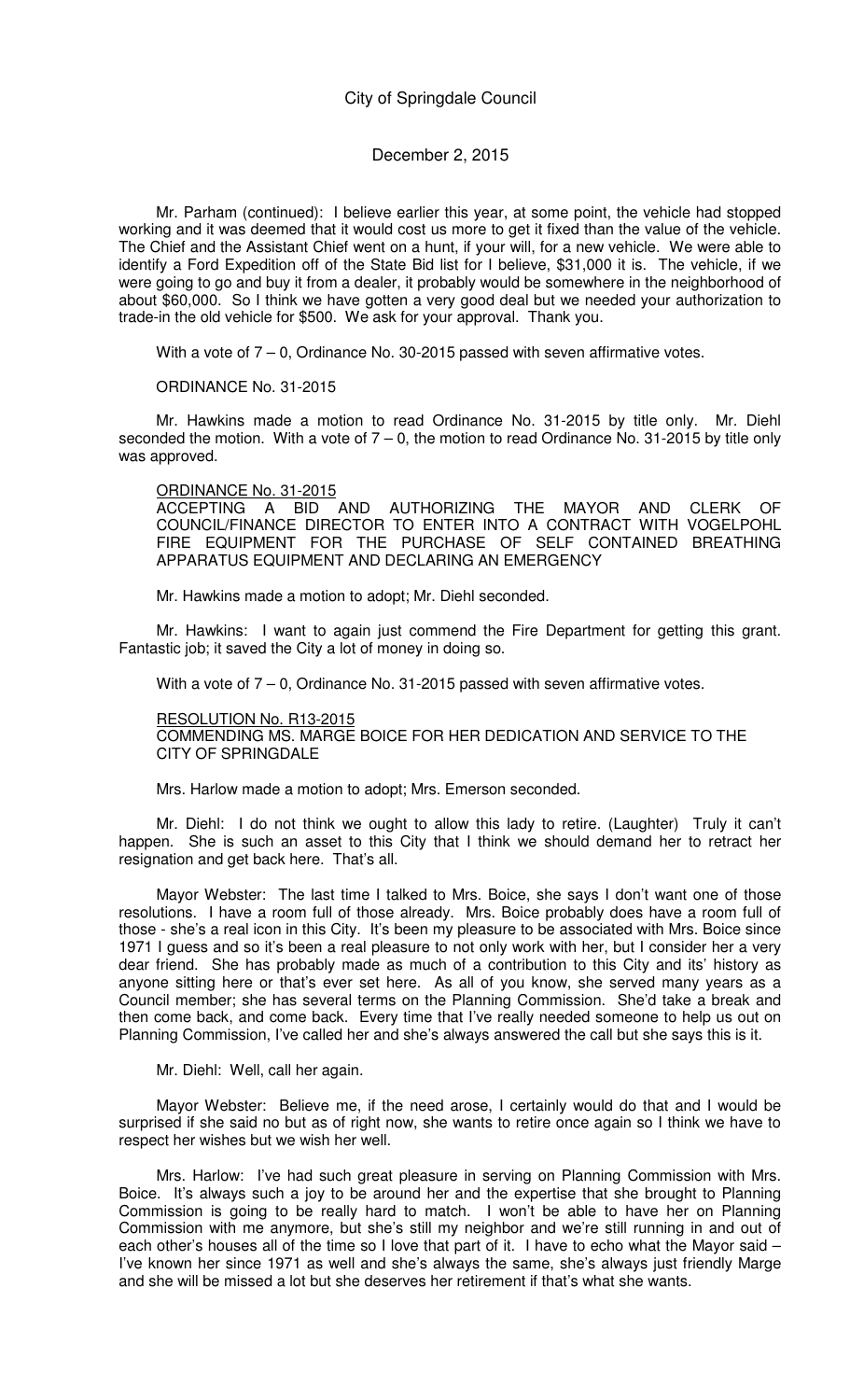## December 2, 2015

President Vanover: Well, I will echo many, many of those sentiments. One of the highlights of my time was serving side-by-side with Mrs. Boice up here. I spent a number of years with her on Planning Commission and just thoroughly enjoyed the time and her character. I've always said that we may not always agree, but at least I knew where she stood and there was no doubt about that. It's just ironic that this year, with the GEEAA coming back, one of my most heart-felt statements still rings true today and I made that statement over 25 years ago that "Thank God for mom, apple pie, and Marge Boice" and, with that, I will shut up.

With a vote of 7 – 0, Resolution No. R13-2015 passed with seven affirmative votes.

RESOLUTION No. R14-2015 COMMENDING MR. GEORGE KELLNER FOR HIS DEDICATION AND SERVICE TO THE CITY OF SPRINGDALE

Mr. Hawkins made a motion to adopt; Mrs. Emerson seconded.

Mayor Webster: Mr. Kellner, as the Resolution indicates, has been with us since 2002. I didn't realize it was that long – for 13 years, he's been a real trooper. He very seldom missed a meeting, he always there promptly on time and always contributed. Just a little background - George was a technician in the Cincinnati Health Department so he brought a different perspective to the Board and one which will be sorely missed. We wish George well in his retirement. Thank you.

With a vote of  $7 - 0$ , Resolution No. R14-2015 passed with seven affirmative votes.

RESOLUTION No. R15-2015 COMMENDING MR. EDWARD KNOX FOR HIS DEDICATION AND SERVICE TO THE CITY OF SPRINGDALE

Mrs. Emerson made a motion to adopt; Mr. Hawkins seconded.

Mrs. Harlow: I'd like to thank Mr. Knox for his service to the City and also his wife, Joan, because, as we all know, if you're sitting up here serving, your family is serving as well, so thank you, Mr. Knox.

With a vote of  $7 - 0$ , Resolution No. R15-2015 passed with seven affirmative votes.

### RESOLUTION No. R17-2015

COMMENDING MR. ROBERT WEIDLICH FOR HIS DEDICATION AND SERVICE TO THE CITY OF SPRINGDALE

Mrs. Harlow made a motion to adopt; Mr. Hawkins seconded.

Mrs. Harlow: I brought Mr. Weidlich's name forward to be nominated for the Board of Zoning Appeals back in 1999. I've known Mr. Weidlich since our kids were in Kindergarten together. He'll be leaving our BZA Board, but I know for a fact that he's going to remain very active with the Police Department - that's something that's very dear to his heart and I wish him well in that endeavor.

Mr. Hawkins: I also want to echo appreciation for what Mr. Weidlich has done over the years with regard to the Board of Zoning Appeals and he's been the Chairman for a number of years now. I remember when he first became Chairman, I don't think he was excited about taking on that responsibility, but he's done a great job with it and I appreciate his time.

With a vote of 7 – 0, Resolution No. R17-2015 passed with seven affirmative votes.

#### RESOLUTION No. R18-2015

CONFIRMING THE MAYOR'S APPOINTMENT OF MR. DON DARBY TO THE PLANNING **COMMISSION** 

Mr. Hawkins made a motion to adopt; Mrs. Emerson seconded.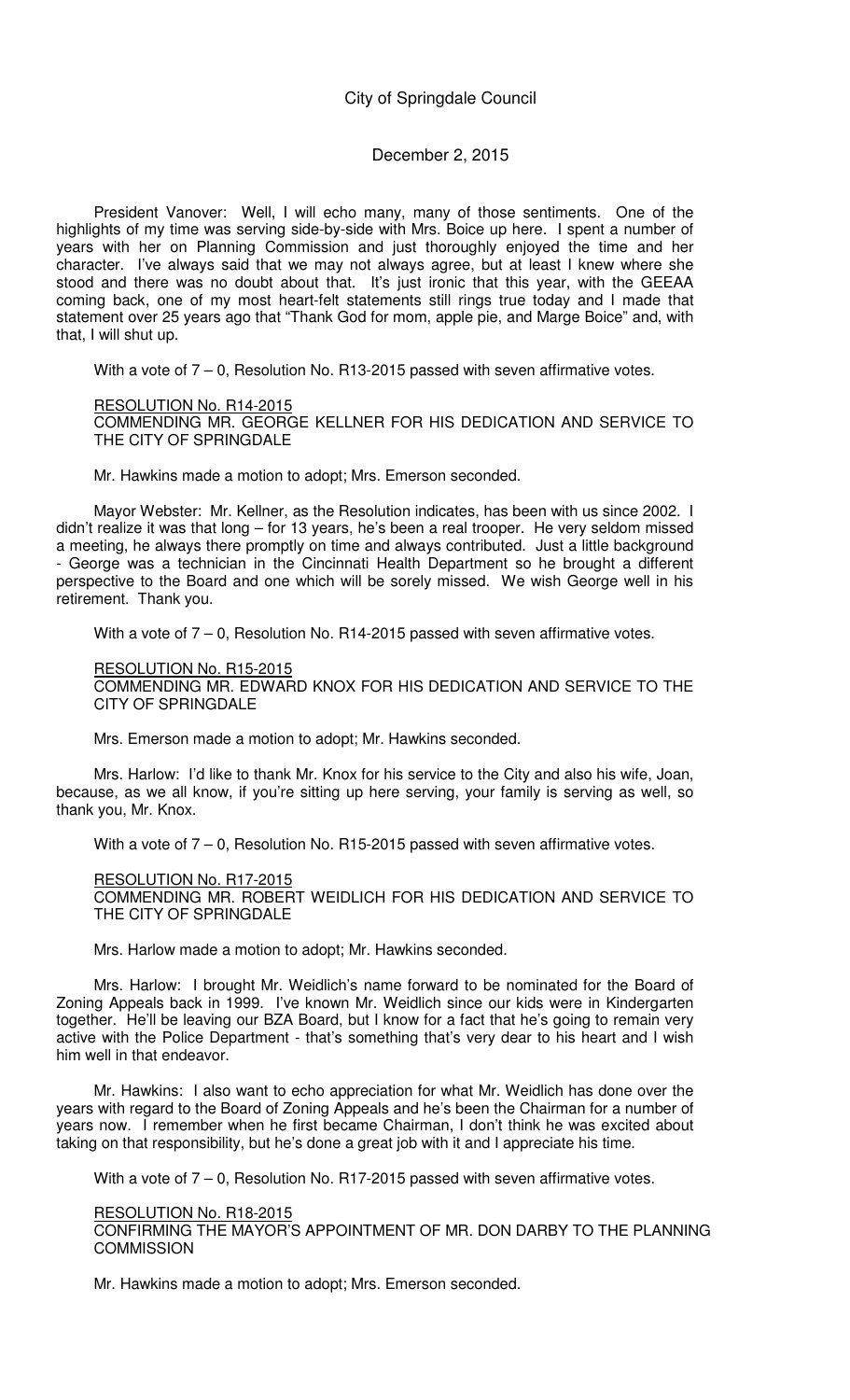Mayor Webster: Well, what can I say about Don Darby? He's right up there with Mrs. Boice. He's a real contributor to this City and here again, he's on his second or third term, I think, on Planning Commission. Most of you on the dais here have served with or under Don on the Planning Commission. He does a marvelous job of running the meeting. I whole-heartedly support his reappointment and I hope you would support it also. Thank you very much.

With a vote of  $7 - 0$ , Resolution No. R18-2015 passed with seven affirmative votes.

#### RESOLUTION No. R19-2015

CONFIRMING THE MAYOR'S APPOINTMENT OF MR. TOM HALL TO THE SPRINGDALE PLANNING COMMISSION

Mr. Hawkins made a motion to adopt; Mrs. Emerson seconded.

Mayor Webster: This is the second of my appointments to the Planning Commission, or my recommendations at least. Mr. Hall, I think I gave all of you a little biographical sketch of Mr. Hall's qualifications, but just to highlight those, he's a retired police officer from the Village of Green Hills. He currently serves as the Chief Financial Officer for Todd Homes, LLC, a real estate builder and developer in West Chester. He currently serves on the Board as President of the Olde Gate Condo Association and Vice President of his FOP Lodge 74. He's been in the community several years, he and his wife Carol, well since 1993 as a matter of fact. He's been yearning to get involved with public service and he contacted me a year and a half or so ago and I've stayed in contact with him and so I'm very pleased to put his name forth for this appointment. Thank you.

With a vote of  $7 - 0$ , Resolution No. R19-2015 passed with seven affirmative votes.

#### RESOLUTION No. R20-2015

CONFIRMING THE MAYOR'S APPOINTMENT OF MR. JOE RAMIREZ TO THE PLANNING COMMISSION

Mrs. Emerson made a motion to adopt; Mr. Hawkins seconded.

Mayor Webster: This is my third and final recommendation for the Planning Commission. I think all or most of you know Joe. He has served the City in the Parks and Recreation Commission for a number of years. He has most recently been serving I think for the last four years at least on the Board of Zoning Appeals so he's been involved with the City for a number of years, going all of the way back to his coaching his youngsters. He was a basketball and softball official for 25 years in the City and he's also worked at our Community Center I think for about ten years as a Building Supervisor so he's very involved with the city. It's with great pleasure that I recommend him as a member of our Planning Commission. Thank you very much.

With a vote of  $7 - 0$ , Resolution No. R20-2015 passed with seven affirmative votes.

### RESOLUTION No. R21-2015 APPOINTING A MEMBER TO THE PLANNING COMMISSION

President Vanover: First off, we need to take nominations.

Mr. Diehl: I would like to put in the name of Richard Bauer to be reappointed to the Planning Commission. Mr. Bauer has been serving for the last eight years as a very important part of the Planning Commission. Mrs. Ghantous seconded the motion.

President Vanover: Any other nominees? (None.) Seeing none, I guess by affirmation, read Resolution No. R21-2015 with Mr. Bauer's name in there.

### RESOLUTION No. R21-2015

APPOINTING RICHARD BAUER AS A MEMBER OF THE PLANNING COMMISSION

Mr. Diehl made a motion to adopt; Mr. Hawkins seconded the motion. With a vote of  $7 - 0$ , Resolution No. R21-015 was passed with seven affirmative votes.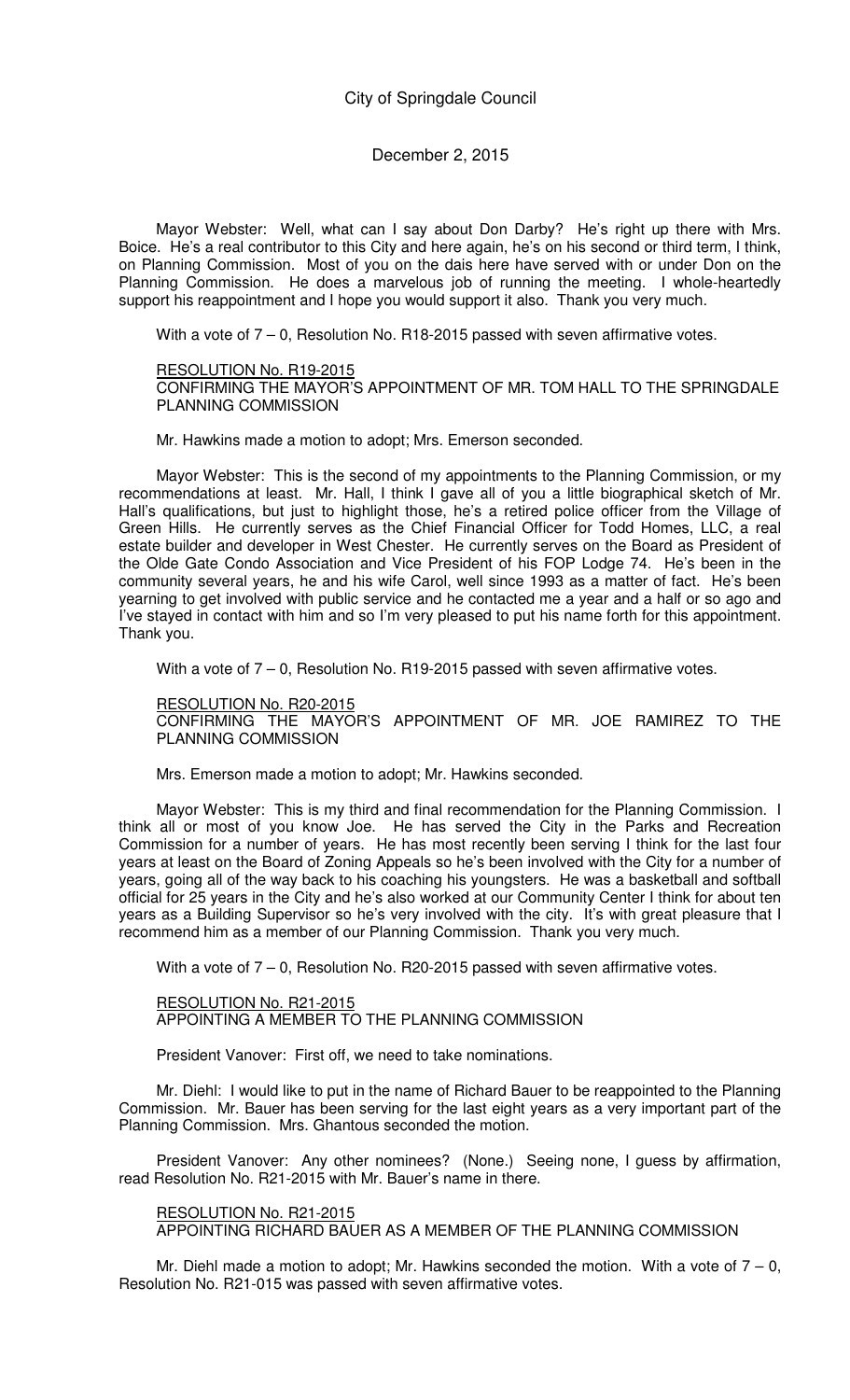### RESOLUTION No. R22-2015 APPOINTING A MEMBER TO THE PLANNING COMMISSION

President Vanover: I will now open the floor up for nominations for another Planning Commission position.

Mrs. Harlow: I would like to nominate Mr. Dave Okum. He's currently serving as Vice Chair on Planning. He has served on Planning for many, many years. He's also serving on OKI as well as a couple of different Hamilton County Regional Planning Commissions. Again, he is such an asset – he knows the codes inside and out and he works great with our developers and making sure that the City is very well protected when we move forward through Planning so that would be my nomination. Mr. Hawkins seconded the motion.

President Vanover: Any other nominations? (None.) Then, by affirmation, we'll read Resolution No. R22-2015 with Dave Okum's name.

#### RESOLUTION No. R22-2015

APPOINTING DAVID OKUM AS A MEMBER OF THE PLANNING COMMISSION

Mr. Hawkins made a motion to adopt; Mrs. Harlow seconded. With a vote of  $7 - 0$ , Resolution No. R22-2015 passed with seven affirmative votes.

#### RESOLUTION No. R23-2015

APPOINTING A MEMBER TO THE BOARD OF ZONING APPEALS

President Vanover: At this point, I'll open the floor up for nominees for Board of Zoning Appeals.

Mr. Hawkins: I nominate Michael Wilson, who resides at 163 Ruskin Drive with his wife and two children. You all have copies of his resume before you. He is a long-time Springdale resident, grew up in Springdale. He spent many sports seasons playing down at the Recreation Center. He's a Princeton High School graduate, also played for the mighty Vikings football team and basketball as well. He's a graduate from Central State with a Bachelor's Degree in Business Management and he's working on his MBA and shall complete that I believe in a couple of quarters. He is currently an Account Manager for a company called Novations and he has grown up watching his father serve as City Councilman and he is now wanting to get involved with the City so it is with great pleasure that I nominate Mr. Wilson. Mr. Shroyer seconded the motion.

President Vanover: Any other nominees? (None.) Then by affirmation, we'll read Resolution No. R23-2015 with Mr. Wilson's name in there please.

### RESOLUTION No. R23-2015

APPOINTING MICHAEL WILSON AS A MEMBER OF THE BOARD OF ZONING APPEALS

Mr. Hawkins made a motion to adopt; Mrs. Emerson seconded. With a vote of  $7 - 0$ , Resolution No. R23-2015 passed with seven affirmative votes.

President Vanover: Before we leave all of these appointments, Council, this evening I passed out Committee assignments. I do need a vote, approval, of Council on BZA appointments of Mrs. Carolyn Ghantous and Mrs. Holly Emerson, so if I can get an affirmation; I need a motion.

Mr. Diehl: So be it. Mr. Hawkins seconded the motion.

President Vanover: Is there any discussion? (None.) Motion was approved by affirmation.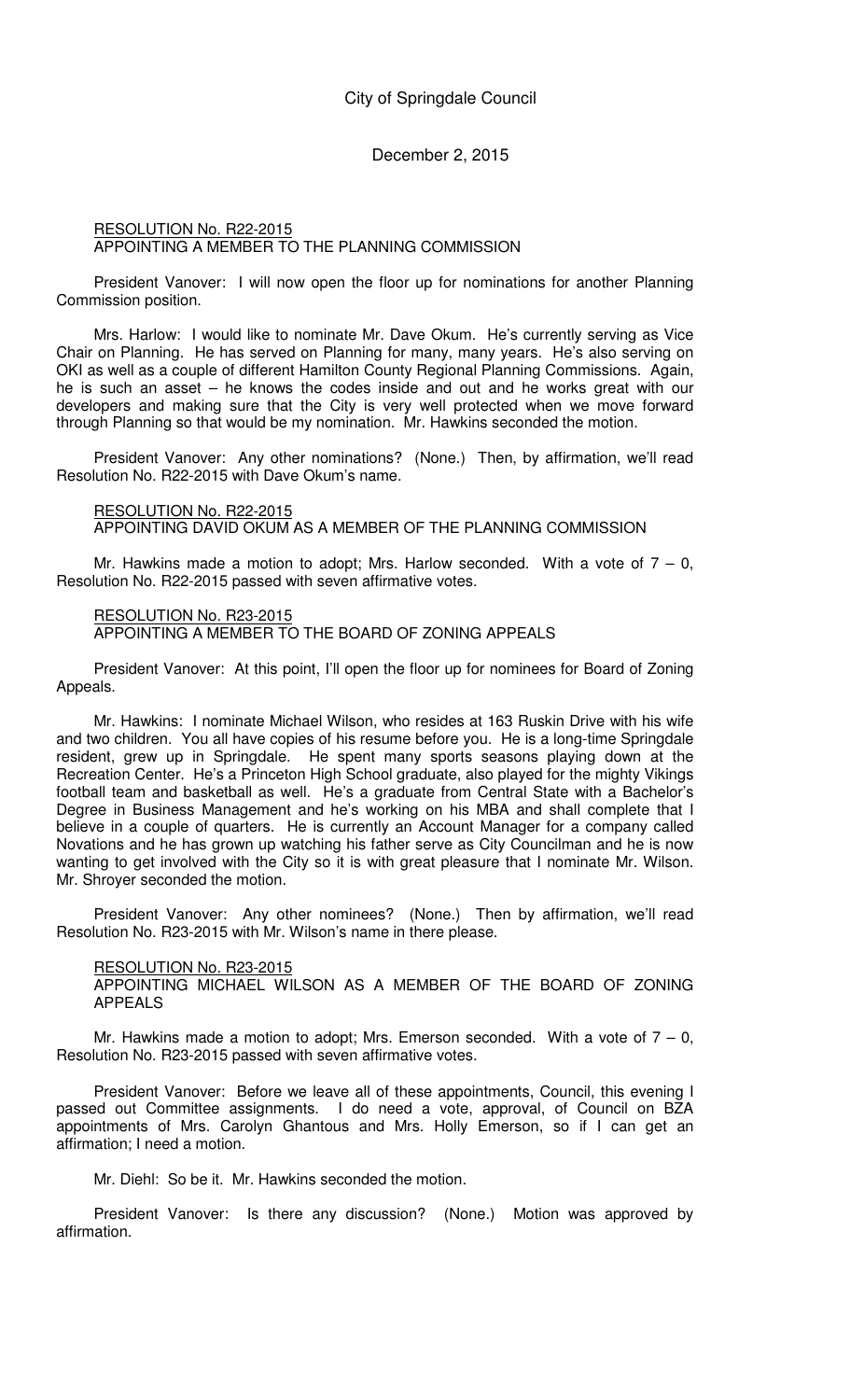#### December 2, 2015

President Vanover: Before we leave that – appointments to Planning Commission – Mrs. Harlow, continue on in her said position and we'll bring Mr. Lawrence Hawkins back in on Planning Commission so I need a motion on those.

Mr. Diehl: So be it. Mrs. Emerson seconded the motion.

President Vanover: Is there any discussion? (None.) Motion was approved by affirmation.

President Vanover: Okay, there we go.

#### Old Business

Mrs. McNear: As you may recall, at the last meeting, I did mention that OKI is looking for a representative. Mrs. Harlow has been serving on that Board and we do need to select a person or reinstate Mrs. Harlow to this Board to notify OKI.

President Vanover: Mrs. Harlow did advise me that she would be interested in continuing so I guess we'll open it up for any nominations as such.

Mr. Hawkins: I nominate Mrs. Harlow. Mrs. Ghantous seconded the motion.

President Vanover: Any others? (None.) By affirmation, Mrs. Harlow, you are back at OKI.

Mrs. Harlow: Thank you.

Mayor Webster: Under Appointments, don't you have something with the Charter; don't you have a couple of Charter openings?

President Vanover: They're coming in the next meeting, the  $16<sup>th</sup>$ .

Mayor Webster: Oh, okay.

#### New Business

Mr. Diehl: It donned on me today when Mayor Webster was handing out the Proclamation do we need a photographer to take pictures at certain occasions? And I was wondering if we could have that taken care of somehow.

Mr. Parham: We actually had a photograph here tonight to take a photograph for preparation of the website and at some point we will need a group photo of the new City Council but we will see what we can do to work on getting a photographer.

Mayor Webster: Do you want to hire a full-time photographer to be here just for the meeting? I mean, do you want one every meeting here?

Mr. Diehl: only when we have to take your picture. (Laughter) It just seemed to me that just for the Proclamations, somebody would like to keep that.

Mayor Webster: As Mr. Parham indicated, we'll see what we can do.

Mr. Diehl: I would appreciate it; we all would appreciate that.

Mayor Webster: You're moving too quick here for me but Appointments, I would like to read into the record what I've given all of you earlier. In addition to my three appointments to Planning Commission, or recommendations, which you have confirmed, thank you; I've also appointed to the Parks and Recreation Commission: Steven Brooks, Doug Stahlgren, Julie Wright, and Megan Wisecup and there will be another appointment, another recommendation, later on. Also, as of this date, I am appointing to the Board of Zoning Appeals, reappointing Jane Huber and also Carmen Daniels will be moving from Parks and Recreation up to that Board. On the  $16<sup>th</sup>$  of December, you will have three resolutions for my appointees to the Board of Health – that being Lynn Jones, Scott Garrison, and Mr. Jim Squires. I think that takes care of all of the appointments.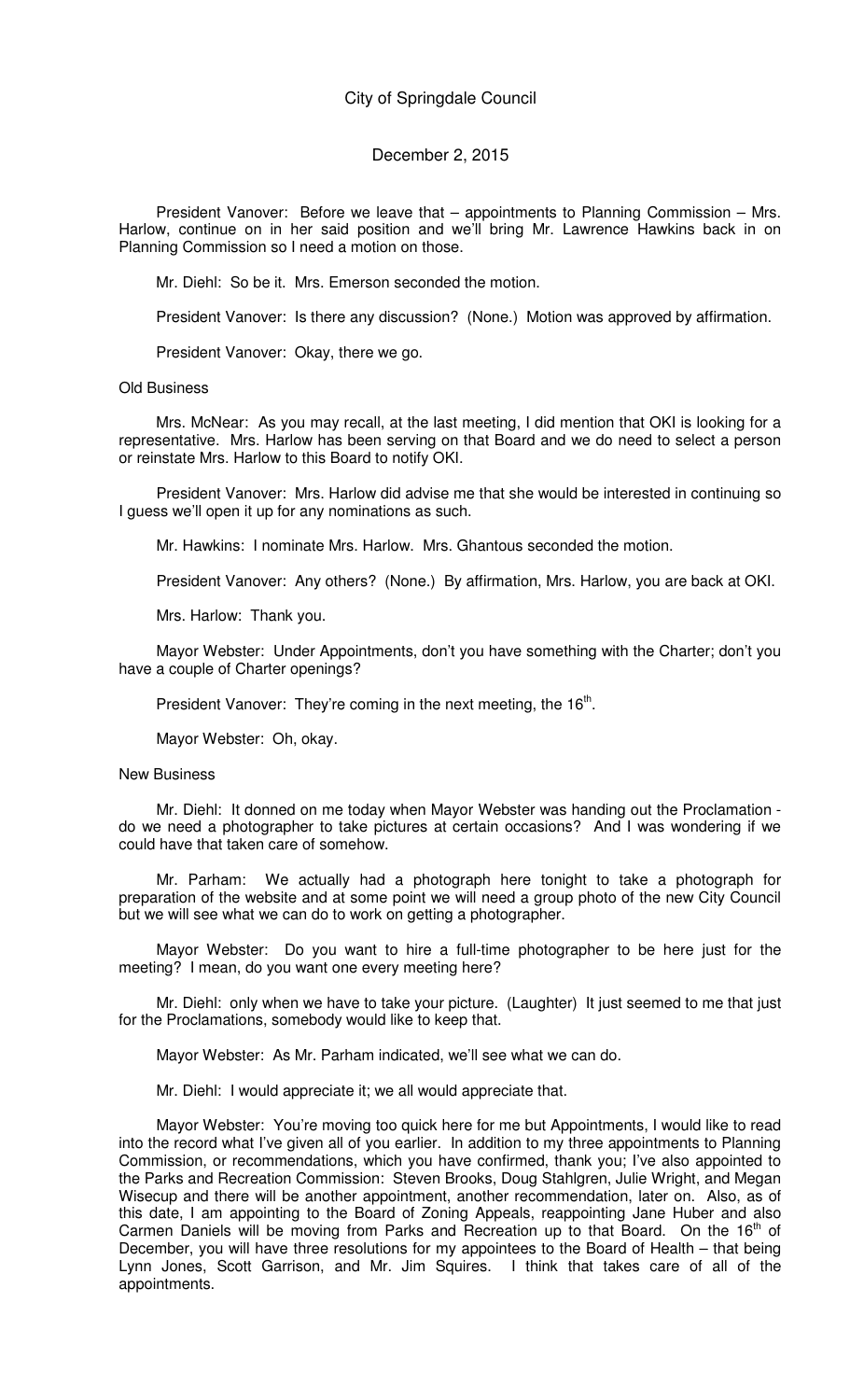Mayor Webster (continued): And while I have the floor, I would like to just give everyone an update on our SOS Program this year. I just got this from Marsha today, Marsha Hocter, we have 55 families on our list; only ten of those families have not been adopted. We still have 33 kids that we need to care for. Our coat drive is completed; it was one of our biggest ones to date – over 100 coats were given out. I'd like to thank the lady here to my right for all of her work on there. She's been very instrumental in making sure all of these kids not only have a coat, but also hats and gloves.

Mrs. Ghantous: 111.

Mayor Webster: Oh, up to 111, wow. Calvary Church helped us deliver all of the Thanksgiving turkeys – over 20 families for Thanksgiving. Our Shop with a Community Helper Program is tomorrow. Chic-Fil-A is sponsoring that event for us. I think we have ten kids that have been invited to participate there. We currently have 101 families, employees, and business participating in the program in some shape or form. Our new Health Commissioner, Matt Clayton, and Mrs. Christine Russell back here have been very instrumental this year in trying to recruit new sponsors and new businesses and we have just an absolute ton of our food barrels out this year and also posters throughout the community so they've done just a great job of postering the community with those ads. It would be impossible for most people to work in this community not to know about the SOS. Mrs. Wyder is doing all the shopping for the supplies and Matt and Tom Lindsay from our Fire Department have started the food drive so we've received a lot of generous donations. John Morrell once again this year is stepping up to donate hams. They also this year have introduced another method of helping us – their employee dinner is Saturday or Sunday night at a hotel downtown- they've asked all of their employees to bring a toy and so they've not only, we thought we were going to have to go down to pick those up but they've said no, we'll make sure that we'll supply a truck and we'll bring those back to you. We greatly appreciate John Morrell's participation again this year. So, anyway, the program is in full swing – if any of you have not had the opportunity to participate, we certainly urge you to do so. We can still use donor families so please give us a call. Thank you very much.

Mr. Thamann: The Administration is currently in negotiations with the Firefighter's Union and there's a section in the Ohio Revised Code, 4117.14, which is Section G11, which puts stipulations on what a conciliator can do in case we reach impasse and have to go to factfinding and Conciliation. In the past, we have signed a waiver of that section of the code, the G11 Section, which, if we do sign that waiver, it allows that conciliator the ability to go back retroactive to the beginning of the year in case there's any cost implications. We're asking that Council again do that with this set of negotiations. This one does have an expiration date of March 15<sup>th</sup>, but we ask if the motion could be passed in the event we go beyond March that the Clerk of Council/Finance Director is authorized to execute any extensions.

President Vanover: Do you want a voice vote this evening?

Mr. Thamann: Just a motion?

President Vanover: Can I have a motion to accept the G11?

Mr. Shroyer: So moved. Mr. Diehl seconded.

President Vanover: Is there any other discussion? (None.)

With a unanimous voice vote, the motion was approved.

President Vanover: You've got it. Any other New Business?

Mr. Forbes: It's a rare occasion that I ever get to talk during New Business. From time to time, my office has found it helpful to occasionally distribute things to Council. I have an information packet for you that I'd like to pass out to Council tonight. It's just a general summary of the role of the City Council member. It's a little summary about Executive Session, how that works. I figured as a new Council is seated, it's a good as time as any to remind folks about that so I'm going to pass that out.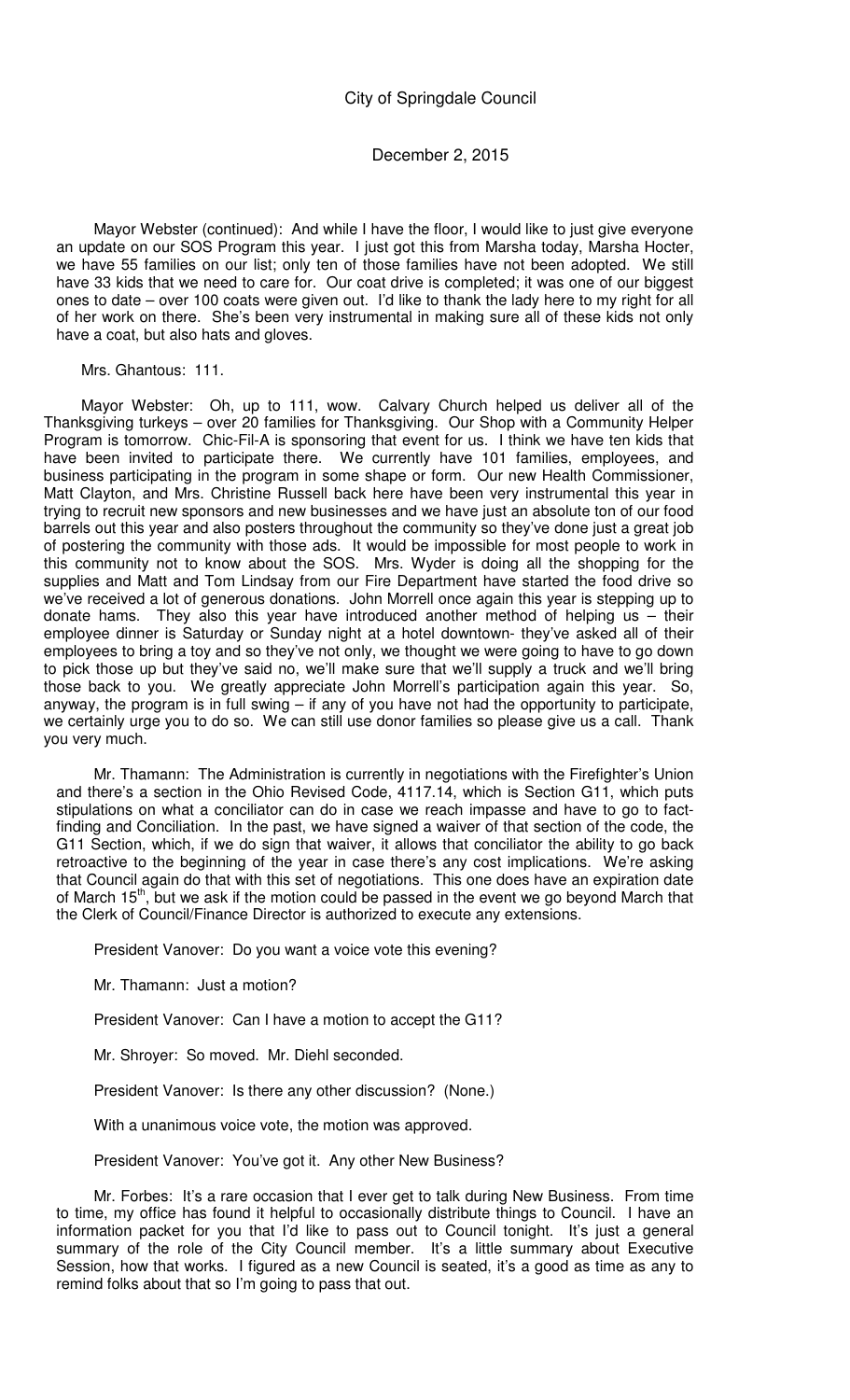### December 2, 2015

Mr. Forbes (continued): Feel free to take one and, as always, if you ever have any questions about anything like this, feel free to reach out to me and my office and we'll take care of it for you.

Mr. Hawkins: Mr. Forbes, along those lines, is it possible or are you planning on giving the Board of Zoning Appeals any similar information, since that's the fastest way to get us down to Hamilton County Courthouse?

Mr. Forbes: I'm happy to do that. I know in years past, we've organized things with BZA and Planning Commission and, at their request, at any time, we're happy to come in and provide anything like that; maybe we can coordinate that through Mr. Parham's office whenever you'd like. Typically I think we've done it with Mrs. McBride, in conjunction with their office but we're happy to do that at any request.

Mr. Hawkins: Thank you.

Mr. Parham: Speaking of Board of Zoning Appeals, I've been informed that there will not be a meeting this month. We will, since the appointments have now been made, we will gather the information from the new Board members, send out an email to them, post it on our Facebook page as well as on our website. Thank you.

Mayor Webster: Speaking of that, Mr. Hawkins, do you have anything you want to say this evening about the ?

Mr. Hawkins: I do not. All I did was relay what I was told by that individual with regard to that situation.

Mayor Webster: We checked it out – it was on the City's website.

Mr. Hawkins: That is what that individual has said. I'm just the messenger.

Meetings and Announcements

Mrs. Emerson: The Board of Health will meet on December  $10<sup>th</sup>$  at 7:00 p.m. in the quarters adjacent to here.

Mrs. Harlow: Planning Commission will meet on December  $8<sup>th</sup>$  at 7:00 p.m. in these chambers.

Mr. Thamann: The Civil Service Commission will meet tomorrow evening at 6:00 p.m. over in the Administration conference room.

Communications from the Audience **Figure 2** Figure 2 and  $\overline{a}$  communications from the Audience

Mr. Higgins: Thank you and I will sign in. It's tough to read after Jim. Three things. First thing I want to point out, if Council does not know, that Mr. Jacobs is an excellent photographer and has a very nice camera. I'm sure he just needs a phone call as to when there is going to be an ordinance that would require a picture.

Second thing I wanted to talk about real quick is I know that the Mayor has requested and appointed a CAP to look at the youth sports and a lack of participation and I recently had an issue with it. My son has played basketball since Kindergarten. Again, we went down this year and signed him up. He is now a fifth-grader. We signed him up very early on. We were approached by Coach Brooks who said why isn't Steven playing basketball this year? We said of course he is. He said no, I got my roster; he's not on a team. And I said well, he must be on the other team because in every year past, there's been two in his age group. Steve came back and told me that there is only one team this year and he's not on it. So my wife checked at the desk and they informed him he's not signed up; they're saying we didn't sign him up this year. So we went home, we dug up the receipt where we had gone and signed him up and we had paid. We called Coach Brooks and we said we did pay, he is on there. Coach Brooks told him our roster is full. He said at this point in time, even if he is, if they stick one more kid on my team, he's not going to play.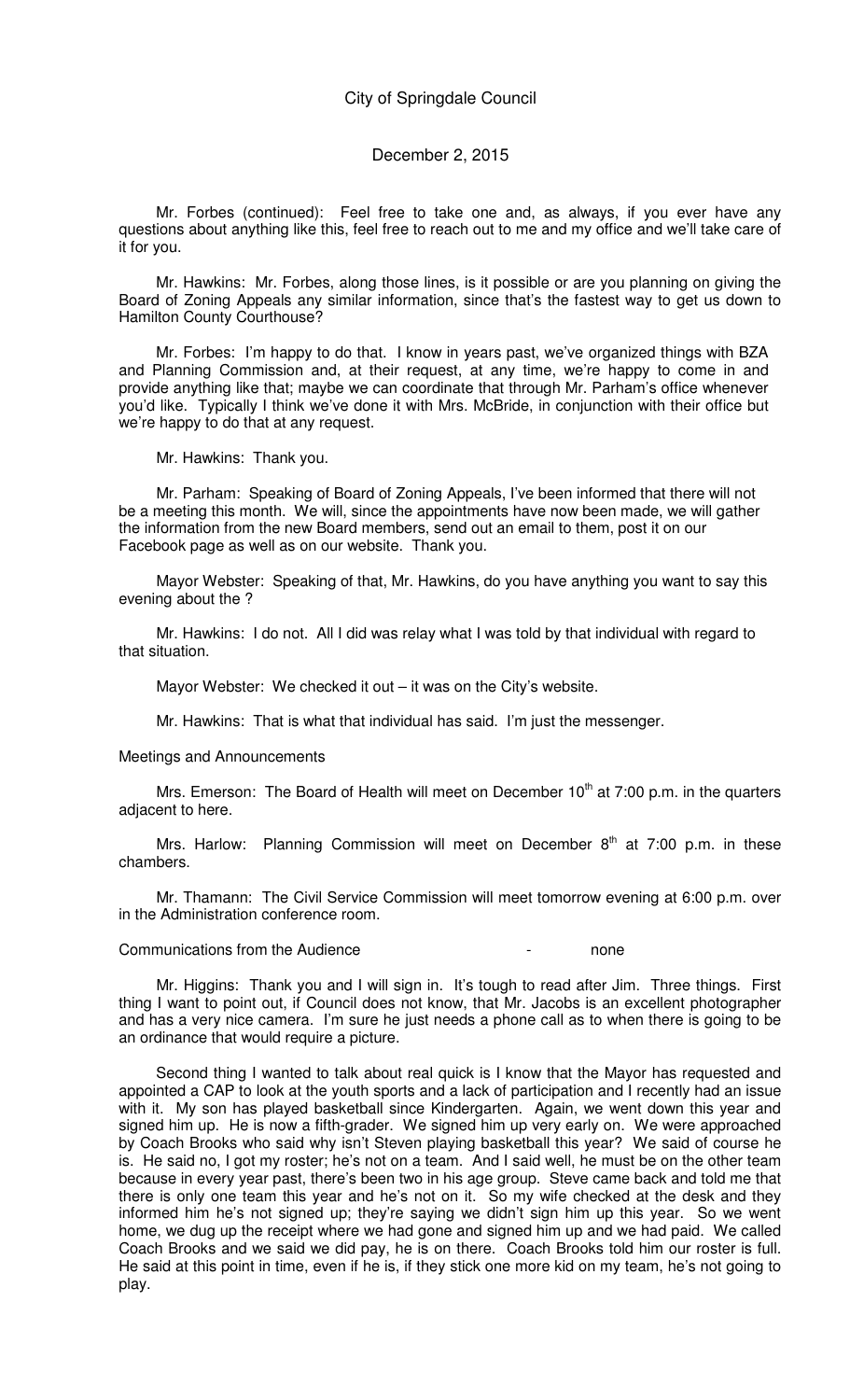### December 2, 2015

Mr. Higgins (continued): I can't take the last one shoved on a team and hurt all of the other people for their playing time. The teams are full. We then found out at least five other kids that had been turned away, being told that the team was full. So we went back up and brought our receipt up and said, hey, listing, we did pay, we did sign him up. We understand there's a mistake. Coach isn't going to put him on a team. We want a refund. I received this letter from Springdale Youth Boosters: It said,

> "We received your request for a refund from Youth Basketball. After reviewing the request, the members of Springdale Youth Boosters voted that the request does not fall within our policy for refunds. While we understand there was a problem with the roster, the problem was quickly resolved and he was placed on the roster in a timely manner. He is currently on the roster and eligible to play this season."

 On a roster that the coach says he won't play. So, at this point in time, our request for a refund was even denied. So not only is my son not playing, a number of other kids, I would be hard-pressed to put him back in Springdale Youth Sports after receiving a letter and being treated like this. I know that you may get other recommendations from the Council, but I think to hear a parent up here telling one of the stories that they've had trying to put their kids through youth sports, and I know there's five or six other kids that tried to sign up that were turned away as well and that may be part of the reason why we don't have the participation in the youth sports that we do. I don't know if it's a lack of coaching. I've never seen anything where they've recruited for coaching, they've looked for volunteers or done any training, they've posted anything out there looking for coaching. That could be a potential but I don't know. I don't know what caused them to shut the program down like this but that's part of the reason why we don't have the participation in youth sports because when you turn people away or you treat people in a manner like that, I'm not inclined to want to go. I'll go outside the community and find other sports and activities to put him in. I'll stop on that before I go into the third one, if there's any comments?

Mayor Webster: Mr. Higgins, I'm not aware of your son. I know that there was a group of kids that signed up and no parent would step forward and coach the team. I'm not sure how many kids were involved here, but there were five, six, seven kids involved that had signed up for a team but no parent would step forward and coach. We contacted them and they said, no, no, no. So what we did, we moved those kids up to another team, which has been our practice over the years. Then one of the parents, and I don't know that this was you or anything else, but one of the parents wanted a refund because the practice time wasn't convenient for them. Uniforms had been ordered and everything else and the Youth Boosters, with no consultation with the City, said no, just because the practice time isn't convenient, that is not a reason for us to refund your money. That's the only refusal to refund money that I'm aware of and one of the Recreation Directors just shared that story with me yesterday but I'm not aware of this situation.

Mr. Higgins: Apparently, if it's a habit of refusing refunds, you know that may be spurring some of the parents to not be real excited about the youth sports.

Mr. Hawkins: After the denial of the refund, did you go back and talk to SYB and let them know the Coach had said your son's not going to be able to play? Has there been any more discussion since all of that information?

Mr. Higgins: No, once we received the refusal letter, I didn't take it any further with SYB. I'm sure that they're aware and, at this point in time, things may have changed even with the Coach and the team because there's a player now that's out for the season due to an injury. I don't know if that were to change anything, but at this point in time after receiving that letter, you know I'm not very inclined to go trying to move him in. I'm a little chaffed over the treatment from the Rec losing him. We actually had to go up there twice to prove we really did pay and that he's on there because at first they denied that we even paid to sign him up. It wasn't until we brought back the receipt that they said, oops, and then they went digging back and said, oh you're right – he did sign up. So it was levels of poor service and incompetence and everything else that really left us with a bad taste in our mouth.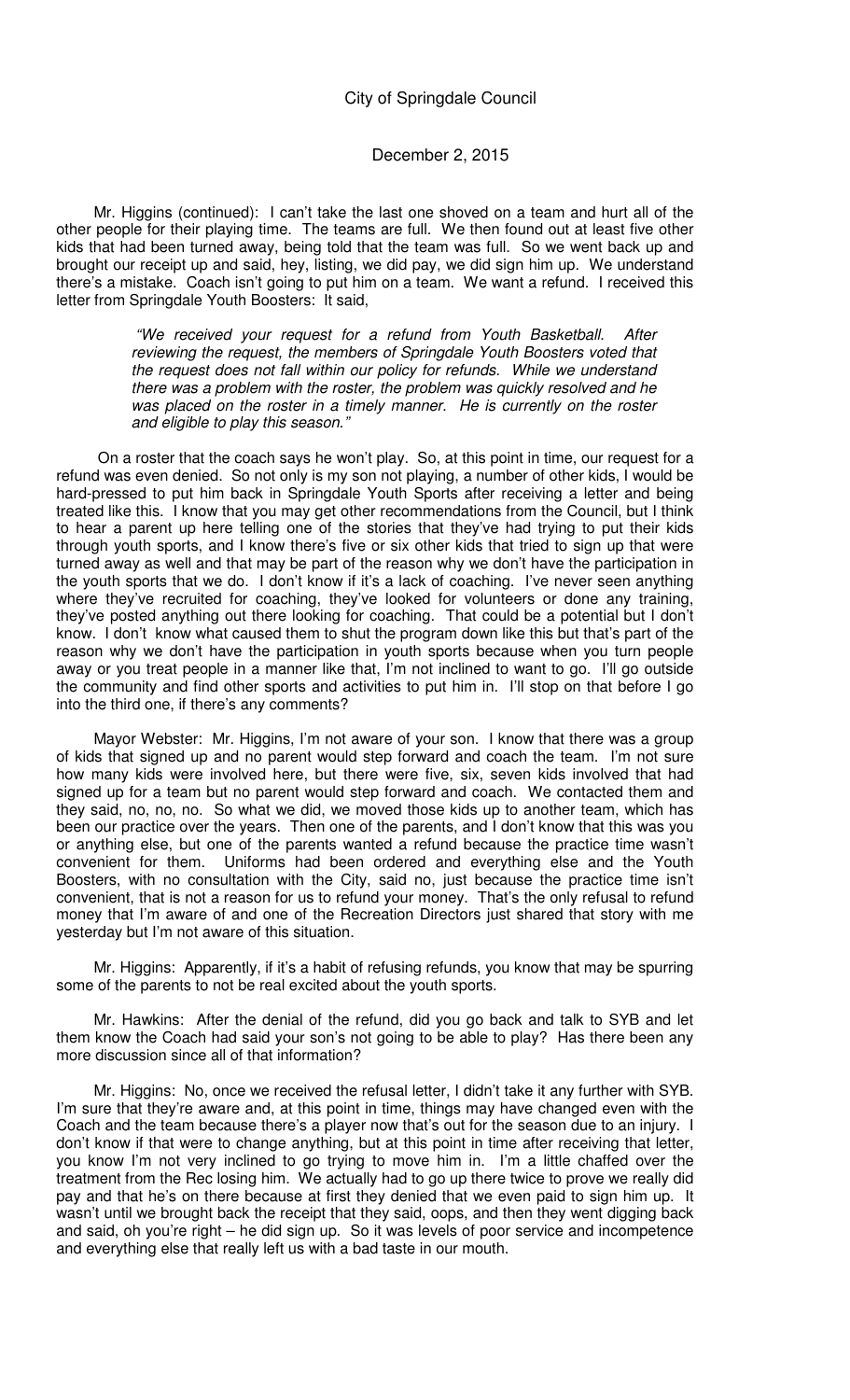#### December 2, 2015

Mrs. Harlow: I know it's really hard sometime to get coaches and I was wondering if our Facebook page could be used to communicate when the Community Center or the Rec Center needs volunteers for coaching. I just hate to see a kid not be able to play because we don't have a coach and if there's a way of getting word out to the community that we could use some coaches, then have them contact the Community Center.

Mr. Parham: Mrs. Harlow, I see no reason why we could not. We post other opportunities, whether we are looking to hire a Park Patrol Officer, a Fitness Center employee; if we are looking for coaches and we want to try to get individuals come in and participate and volunteer, it is one of the tools that we have available to us.

Mrs. Harlow: Good, thank you.

Mrs. Ghantous: So it's been a few months since you've formed the committee to do the research on that – will we be getting a report on that, what have been the conclusions that have been drawn?

Mayor Webster: Last month they had to cancel their meeting. I think they meet again tomorrow night so hopefully I'll be getting some feedback but as far as a report, I did not impose a deadline on these folks. I told them I wanted them to take their time to do it and do it right. So I'm not sure; I'll get an interim report after tomorrow night but as far as a formalized report, I'm not sure when that's coming.

Mrs. Ghantous: Okay, thank you. I did, while campaigning, hear many, many stories that were not too off base from what Mr. Higgins has described here tonight so I am particularly interested in that topic.

Mr. Diehl: Mrs. Ghantous, I am on that committee, on the CAP Program. I will tell you we probably will have a report in 60 – 90 days. That's all I can tell you at the moment.

Mr. Shroyer: Maybe somebody could educate me as to whether SYB is the final say. It sounds to me like, at this point, the refund is probably the least we could do. Is their word final word or is there some other avenue that he can take to appeal that?

Mr. Higgins: I'm sure that I have other avenues of appeal. It's not even a matter of, the money is nominal, really, as much as it is the situation that you go through and I've had the conversation with my 9-year old son, telling him that after playing basketball every single year with all of your friends, there was a mistake and they left you off of the roster and the coach says that you can't play; the financial aspect was just kind of a little salt thrown in an open wound but the open wound is the more important part here.

Mr. Shroyer: I understand that but it's insult to injury at this point. You paid and you went through the process the way the process was designed and you're not playing basketball. The financial part, as you say, is not the main issue, but it certainly is a part of it.

Mr. Higgins: And I am aware I have other avenues that if I wanted to, to seek reimbursement on that, I probably could.

Mr. Shroyer: Thank you.

Mayor Webster: Let us look into it to see why the child was missed. Evidently something went amiss here with why his kid didn't wind up on his team. I'm not disputing what Mr. Higgins is saying, but let's get all the facts on the table and find out why his child wasn't properly placed. As far as the money is concerned, the City has nothing to do with that. If you sign your child up to play, I'm sure the check was not payable to the City of Springdale, was it Mr. Higgins?

Mr. Higgins: I believe we paid cash which is why we had a copy of the receipt but that's the letter acknowledging that it was a roster problem as opposed to the timing issue or something.

Mayor Webster: The Boosters are saying, and here again, I mean, you got to get all of the facts – the Boosters are saying while we understand there was a problem with the roster, the problem was quickly resolved and he was placed on a roster in a timely manner.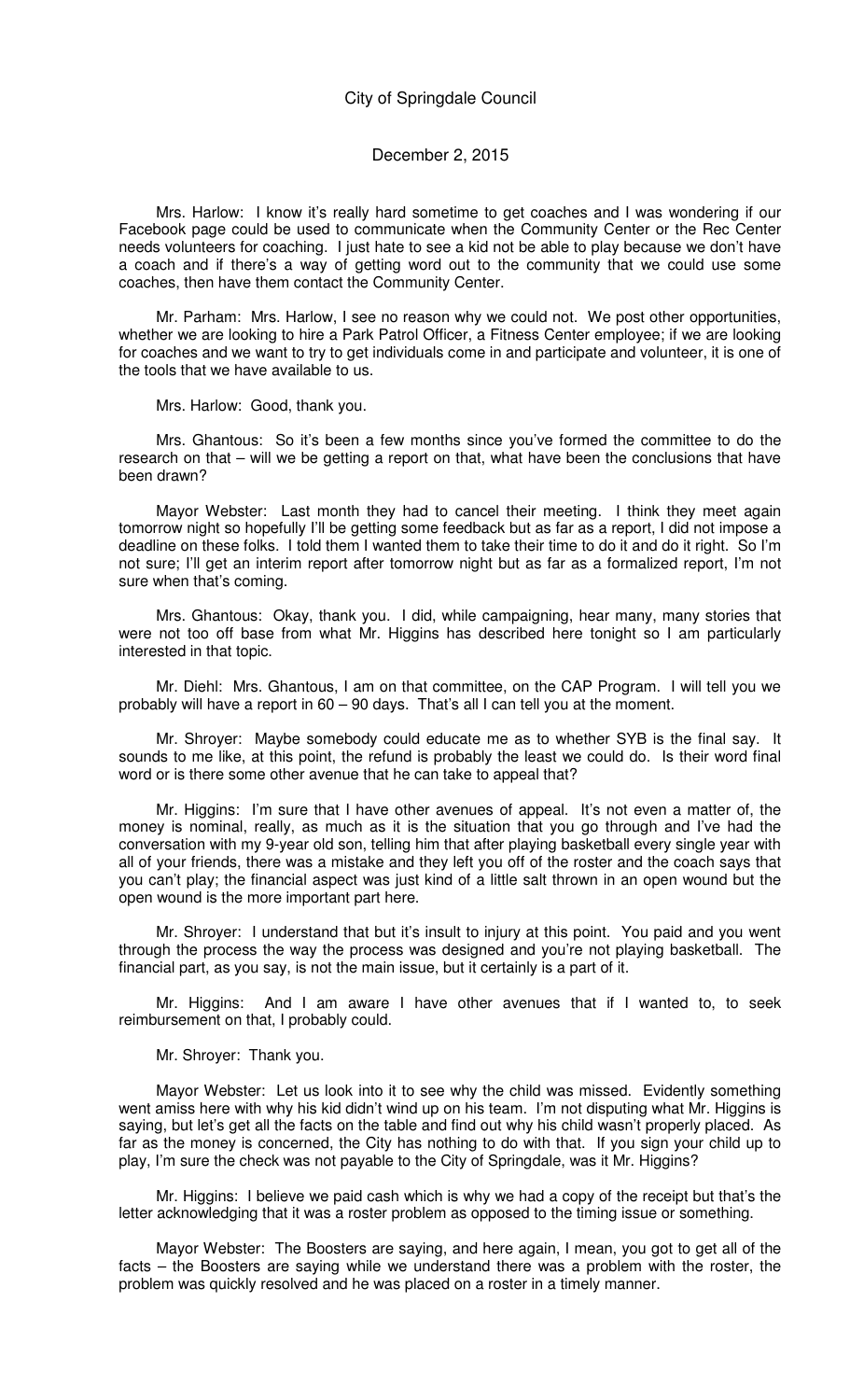### December 2, 2015

Mayor Webster (continued): He is currently on the roster and is eligible to play this season. So maybe this is the individual they were telling me about. So what should the City do with this? I mean, the Boosters run the programs. We take the sign-ups, and if we dropped the ball when Mick's son signed up, then yeah, we need to find out what the heck happened there but it sounds to me like, according to Boosters, what they've been told, that the problem was quickly resolved.

Mr. Higgins: I don't think the Boosters conferred with the Coach because the Coach was pretty adamant at the time that adding another kid to the roster was going to affect their playing time and didn't want that.

Mayor Webster: Anyway, I don't think we can sit here and make a judgement; we need to get all of the facts. I don't think all of them have surfaced here.

Mr. Higgins: My third question is I had an opportunity to review the suit filed in Hamilton County on the 19<sup>th</sup> between Vandercar Corporation and the GEEAA Park. It is 19 pages; I won't review it and I'm sure that the members of Council know the gist of it, but after the change to the PUD has been done, that is actually for the property so that regardless of now who has ownership, everything that was done through Planning is a dead issue because there's no binding agreement between this new one and our residents out there.

Mayor Webster: Yes, there is. All the Planning Commission has done is that they've rezoned the property. Before a single building can be built over there, they've got to come back before Planning Commission and the rightful owner will have to go before Planning Commission on each one of those nine buildings and that's what Planning has approved, is a PUD, nine buildings, general industrial site. So regardless of who the owner is, they have to come back. What's been done is good for the previous owner, or the new owners or whoever is the survivor of the lawsuit.

Mr. Higgins: Does the City bear any – I know that there was an issue where they came back because of a financial hold-up on the last paragraph and it kind of got kicked back for planning and that was holding up their funding. There's no liability.

Mayor Webster: There's no financial hold-up there.

Mr. Higgins: They couldn't get the approval from the bank because of that language.

Mayor Webster: That's what they claimed, okay. That's what they claimed but we didn't get involved with the financing; it was strictly the language. They want the language changed. So that is being held in abeyance. The new owners will have to petition Planning Commission if they want that language changed.

Mr. Higgins: Alright, thank you.

Mr. Parham: As the Mayor indicated, the property has been zoned as a PUD and if John Doe Acme Company decides they want to construct buildings that fit within that plan, they would go through the regular process of submitting their plan, an application to the Planning Commission. The Planning Commission would evaluate it. The two Council members on Planning Commission will make a decision as to whether it is a change – a major change or a minor change. If it's in line with what has been previously approved, more than likely, they are going to say it is a minor Change and Planning Commission will address the issue. If it is something that is different than what has been approved, then they will decide, all they need is one of them, that it is a major change. It then comes back to City Council. So the fact that Vandercar may no longer be a part of this process really does not matter. Vandercar very well could have sold one of the lots to a third party. That third party would have made application to the Planning Commission with the signature of the owner, let's call it Vandercar in that case, that says that they have the ability to represent them and they present that plan to Planning Commission. Again, if it fits within what has been approved by Planning Commission and by Council, it moves forward as part of the development. If it does not fit, then it has to come back through the process.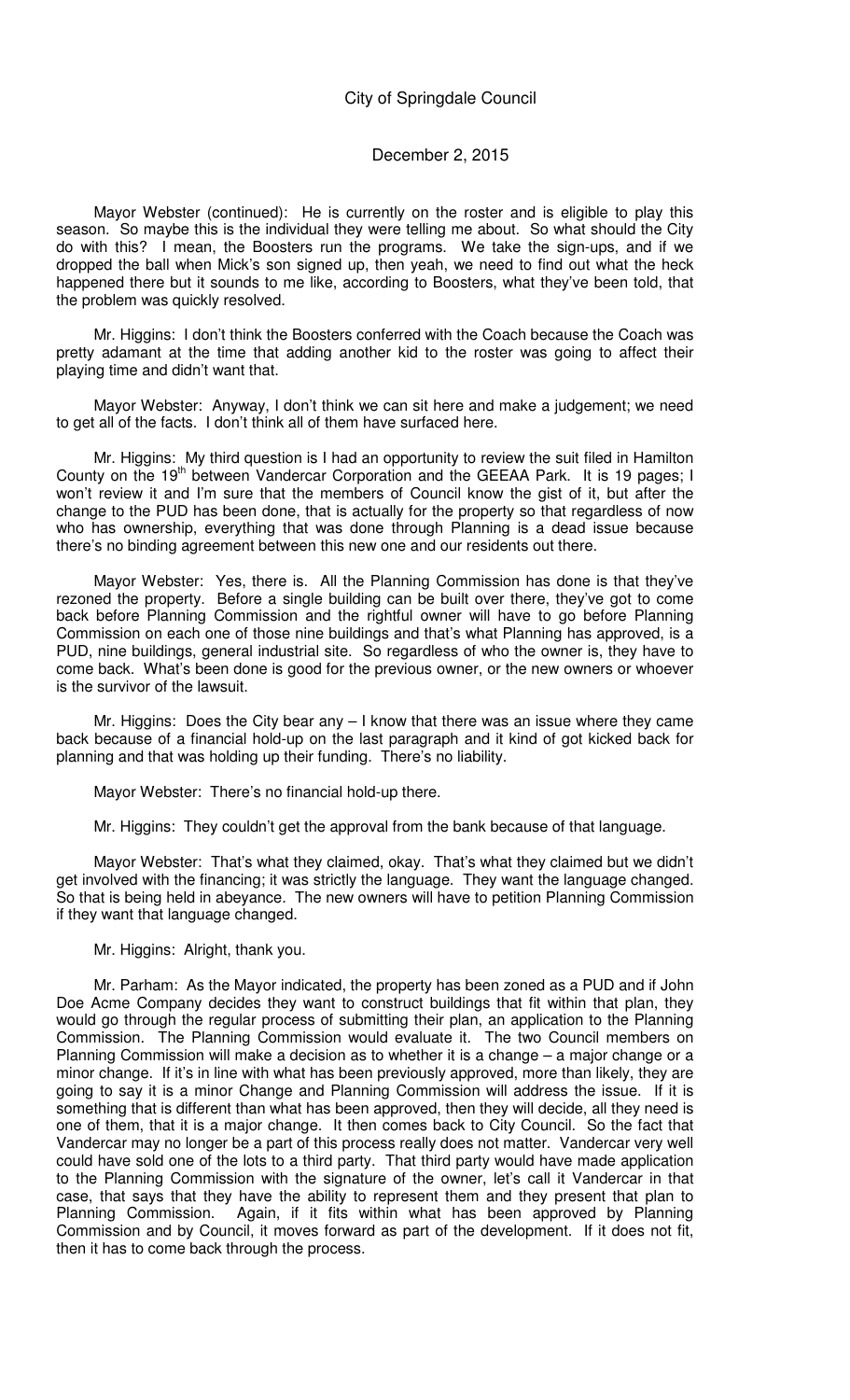Mr. Higgins: And the major concern still is do the members of The Crossings still have what was promised to them initially through the process?

Mr. Parham: The members of The Crossings, the residents at Heritage Hill, everything that was approved by Planning Commission is still in effect. Whoever decides to build on that property still will have to meet those requirements.

Mayor Webster: And all of the covenants and restrictions are still in place so everything that has been hammered out with Vandercar is still in place.

Mr. Forbes: I think that that covers it, what the Mayor said and what Mr. Parham said. The fact is, the zoning change that happened runs with the land and whoever, whatever the result of this lawsuit is, to decide who the owner is, has absolutely nothing to do on the City's side of things. That property has been rezoned. The development plan has been approved. That's what has to happen unless it goes back through the entire process again.

Mr. Higgins: Thank you.

President Vanover: Is there anybody else who would like to address Council for any reason? (None.) Council, I forgot to start off, we are removing Item XIV – there is no Executive Session this evening.

#### Update on Legislation Still in Development

Mr. Hawkins: As you review your Internal Memorandum, Item I was dispensed with Ordinance No. 30-2015, which passed with a  $7 - 0$  vote. Item II was addressed with Ordinance No. 31-2015, which also passed with a 7 – 0 vote. Item III was addressed with Ordinance No. 29- 2015, which passed with a 7 – 0 vote. Item IV was addressed with Resolution No. R12-2015, which also passed with a 7 – 0 vote. Resolutions R13-2015, R14-2015, R15-2015, R16-2015, and R17-2015 with regard to commending residents for their dedication and service; all passed with 7 – 0 votes. Item VI dealt with Resolution R21-2015, appointing Mr. Bauer to the Planning Commission. Resolution R22-2015 addressed Mr. Dave Okum being appointed to the Planning Commission and Resolution R23-2015 addressed Mr. Michael Wilson begin appointed to the Board of Zoning Appeals. The rest of Item VI is forthcoming. Item VII addressed Resolutions No. R18-2015, R19-2015, and R20-2015, all addressing the Planning Commission and Mayoral appointments; all of those passed with a  $7 - 0$  vote. The rest of Item VII is forthcoming. Item VIII is forthcoming. Item IX and X also are forthcoming as well as Items XI and XII are forthcoming and Item XIII has previously been addressed.

Recap of Legislative Items Requested for next Council Meeting

Mr. Hawkins: Requesting legislation for several appointments, resolutions for various Boards and Commissions, specifically regarding two for the Charter Revision Committee and one for Civil Service. Also requiring legislation for Mayoral appointments to the Board of Health; we need three of those with regard to Mrs. Jones, Mr. Garrison, and Mr. Squires. Also requiring a resolution for adopting the Final Appropriation and Transfer Ordinance for 2015; an Ordinance Accepting the Bid Authorizing the Mayor and Clerk of Council/Finance Director to Enter into a Contract with Rumpke of Ohio, Inc. for Waste Collection and Recycling Services and declaring that an Emergency; an Ordinance Setting the Employee Pay Rates for 2016 and declaring that an Emergency; an Ordinance Adopting a Temporary Appropriations Ordinance for the period of January 1<sup>st</sup>, 2016 until the Fiscal Year 2016 Appropriations' Permanent Ordinance is adopted by City Council; and an Ordinance setting the Compensation for the Elected Mayor and declaring that an Emergency. I believe that addresses all issues unless there is anything else from Administration.

Mr. Parham: I think you indicated there were two resolutions for our Charter; I believe there is only one.

President Vanover: Actually there are two. We've got one that just resigned, Mrs. Pardieck, so we will need two.

Mr. Hawkins: Thank you, Mr. President.